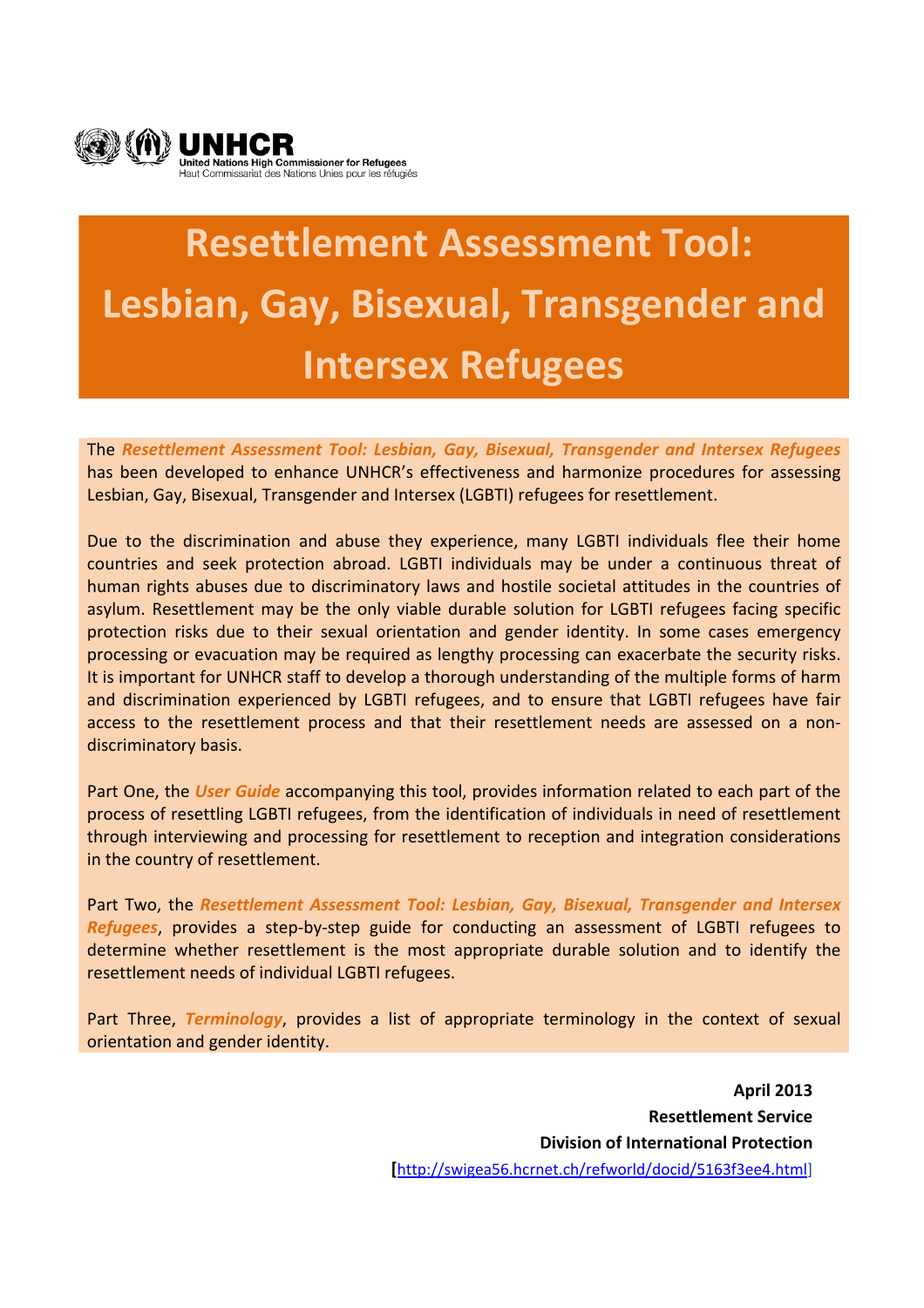## **User Guide**

## **Introduction**

- **This Resettlement Assessment Tool: Lesbian, Gay, Bisexual, Transgender and Intersex Refugees is** designed to assist UNHCR staff:
	- o to identify and assess the resettlement needs of LGBTI refugees
	- o to conduct resettlement interviews with LGBTI refugees in a sensitive way
	- o to prepare resettlement submissions using appropriate terminology and reflecting all relevant elements, including any specific post‐arrival support needs of LGBTI refugees

#### **What is sexual orientation and gender identity?**

UNHCR recognizes that Lesbian, Gay, Bisexual, Transgender and Intersex (LGBTI) refugees include a wide range of individuals who have been displaced or have protection needs for reasons of their sexual orientation and/or gender identity.<sup>1</sup>

The concepts of sexual orientation and gender identity are defined in the **Yogyakarta Principles ‐ Principles on the Application of International Human Rights Law in relation to Sexual Orientation and Gender Identity**: 2

- **Sexual orientation** refers to: "each person's capacity for profound emotional, affectional and sexual attraction to, and intimate and sexual relations with, individuals of a different gender or the same gender or more than one gender".
- **Gender identity** refers to: "each person's deeply felt internal and individual experience of gender, which may or may not correspond with the sex assigned at birth, including the personal sense of the body (which may involve, if freely chosen, modification of bodily appearance or function by medical, surgical or other means) and other expressions of gender, including dress, speech and mannerisms".<sup>3</sup>

Each person's self-defined sexual orientation and gender identity are integral to their personality and one of the most basic aspects of self-determination, dignity and freedom.<sup>4</sup> Sexual orientation can range along a continuum, including exclusive and non-exclusive attraction to the same or the opposite sex. Gender identity and its expression also take many forms, with some individuals identifying as neither male nor female, or as both. An LGBTI refugee may be at risk because of his or her sexual orientation or gender identity, or both. For example, a male-to-female transgender person who is attracted to men may be perceived as gay and thus at risk because of her sexual orientation as well as her gender identity.

**People experience little or no sense of choice about their sexual orientation.<sup>5</sup>** For most people, sexual orientation or gender identity is determined at an early age (between middle childhood and early adolescence), but for others they may continue to evolve across a person's lifetime. Some may not experience same‐sex attraction until later in life. Different people realize at different points in their lives that they are LGBTI and their sexual and gender expressions may vary with age, and other

<sup>1</sup> UNHCR, *Working with Lesbian, Gay, Bisexual, Transgender & Intersex Persons in Forced Displacement*, 2011, available at: http://www.unhcr.org/refworld/docid/4e6073972.html.

<sup>&</sup>lt;sup>2</sup> ICJ, Yogyakarta Principles - Principles on the application of international human rights law in relation to sexual orientation and gender *identity*, (hereafter "YP"), March 2007, available at: http://www.unhcr.org/refworld/docid/48244e602.html. The YP were adopted in 2007 by a group of human rights experts and, although not binding, reflect well‐established principles of international law

<sup>&</sup>lt;sup>3</sup> YP, Preamble.

<sup>4</sup> YP, Principle 3.

 $5$  There is no consensus among scientists about the exact reasons that an individual has a particular sexual orientation. See, American Psychological Association, *Sexual orientation and homosexuality*, available at: http://www.apa.org/helpcenter/sexual‐orientation.aspx.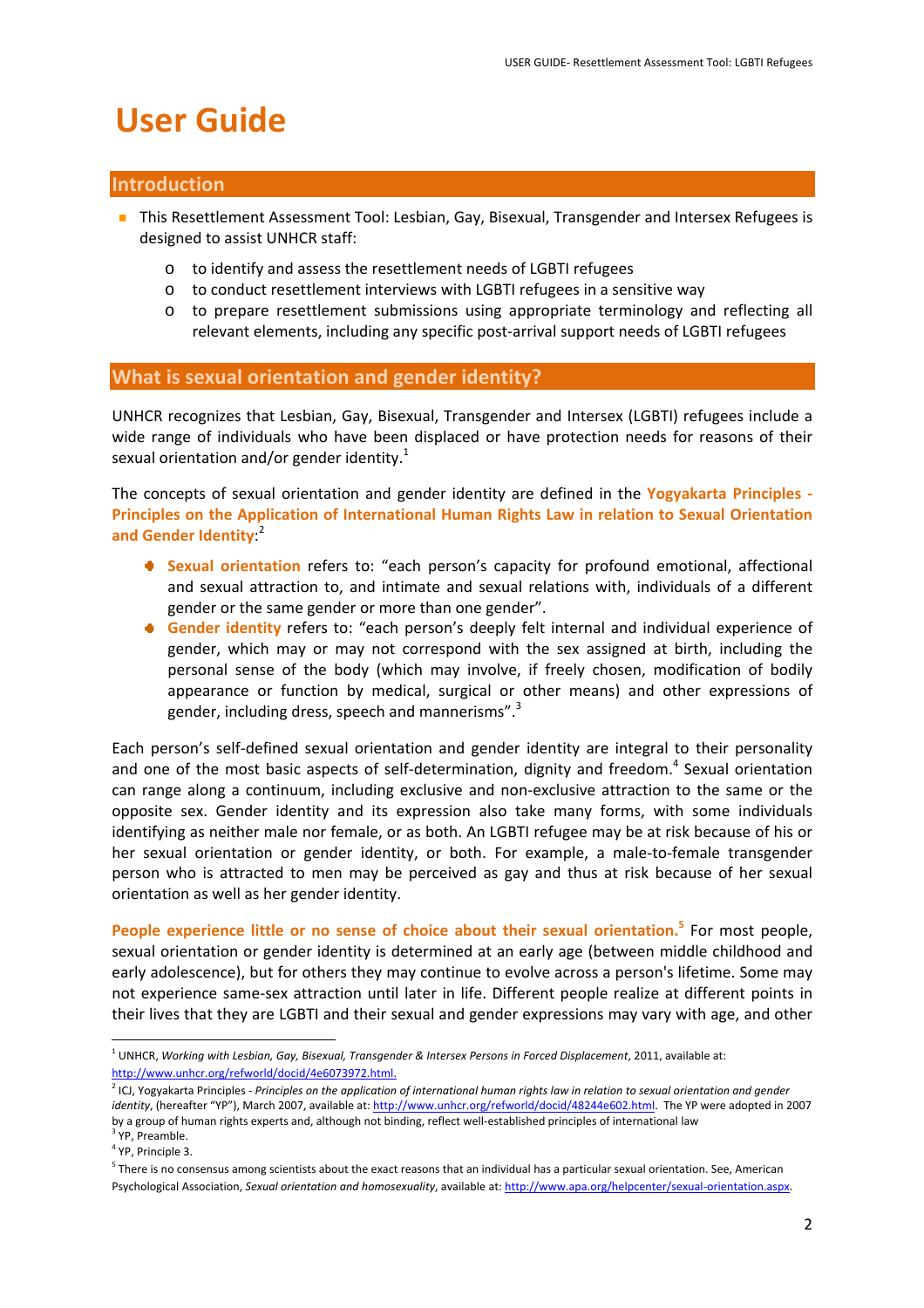social and cultural determinants. It is also important to note that not all these individuals will self‐ identify with the LGBTI terminology. Some may be unaware of these labels or may only be able to draw upon (derogatory) terms used by the persecutor.<sup>6</sup>

### **Specific protection risks faced by LGBTI refugees**

International human rights law prohibits discrimination and violence on the grounds of sexual orientation and/or gender identity. **LGBTI individuals are entitled to live in society as who they are and should not be required to hide their sexual orientation or gender identity in order to avoid persecution and other harm**. **LGBTI people are as much entitled to freedom of expression and association as others.**<sup>7</sup>

Nevertheless, in many parts of the world, **LGBTI individuals experience serious human rights abuses and other forms of persecution due to their actual or perceived sexual orientation and/or gender identity**. <sup>8</sup> Their behavior and appearance may be perceived as not conforming to social, cultural and religious norms, which may expose them to harm. Due to these experiences of violence and discrimination, many LGBTI individuals flee their home countries to seek protection abroad. UNHCR issued guidelines to provide substantive and procedural guidance on the determination of refugee status of individuals on the basis of their sexual orientation and /or gender identity, with a view to ensuring a proper and harmonized interpretation of the refugee definition in the 1951 Convention.<sup>9</sup>

LGBTI individuals frequently keep aspects of their lives secret. Many will not have lived openly as LGBTI in their country of origin or asylum and some may not have had any intimate relationships. That an applicant may be able to avoid persecution by concealing or by being "discreet" about his or her sexual orientation or gender identity, or has done so previously, is not a valid reason to deny refugee status. A person cannot be denied refugee status based on a requirement that they change or conceal their identity, opinions or characteristics in order to avoid persecution.<sup>10</sup>

**Intolerance towards LGBTI individuals is also pervasive** in a number of countries of first asylum and LGBTI asylum‐seekers and refugees may be under a continuous threat of human rights abuses due to discriminatory laws and hostile societal attitudes. Where possible, many seek the perceived protection and greater anonymity of urban centres away from refugee camps and settlements, only to find themselves struggling with daily survival, discrimination and violence. In some contexts, LGBTI refugees struggle to access the services available to other refugees such as health care, education, self‐reliance assistance as well as registration and refugee status determination. Local integration options in the first country of asylum thus may be limited or prove to be non‐existent. LGBTI refugees also often do not have the option to return to their countries of origin as homophobia and transphobia are usually deeply rooted in society and persecution of LGBTI individuals unremitting.

The stigmatization and harm faced by people with diverse sexual orientation and/or gender identity can take different forms, ranging from **daily low‐level harassment to immediate threats to life and** freedom. The violence and abuse can be perpetrated by State as well as non-State actors, including agents of the host state (such as police officers or health care officials), local residents, other refugees, or relatives.

 $6$  For more information about terms, see below Part Three.

<sup>&</sup>lt;sup>7</sup> UNHCR, Guidelines on International Protection No. 9: Claims to Refugee Status based on Sexual Orientation and/or Gender Identity within the context of Article 1A(2) of the 1951 Convention and/or its 1967 Protocol relating to the Status of Refugees, (hereafter "UNHCR,

Guidelines on Sexual Orientation and Gender Identity"), September 2012, http://www.unhcr.org/refworld/docid/50348afc2.html. para 31. <sup>8</sup> See UN Human Rights Council, Discriminatory laws and practices and acts of violence against individuals based on their sexual orientation *and gender identity: report of the United Nations High Commissioner for Human Rights*, 17 November 2011, A/HRC/19/41, http://www.unhcr.org/refworld/docid/512f0a512.html

<sup>9</sup> UNHCR, *Guidelines on Sexual Orientation and Gender Identity*, paras. 30–31.

 $10$  UNHCR, Guidelines on Sexual Orientation and Gender Identify, paras. 30-31.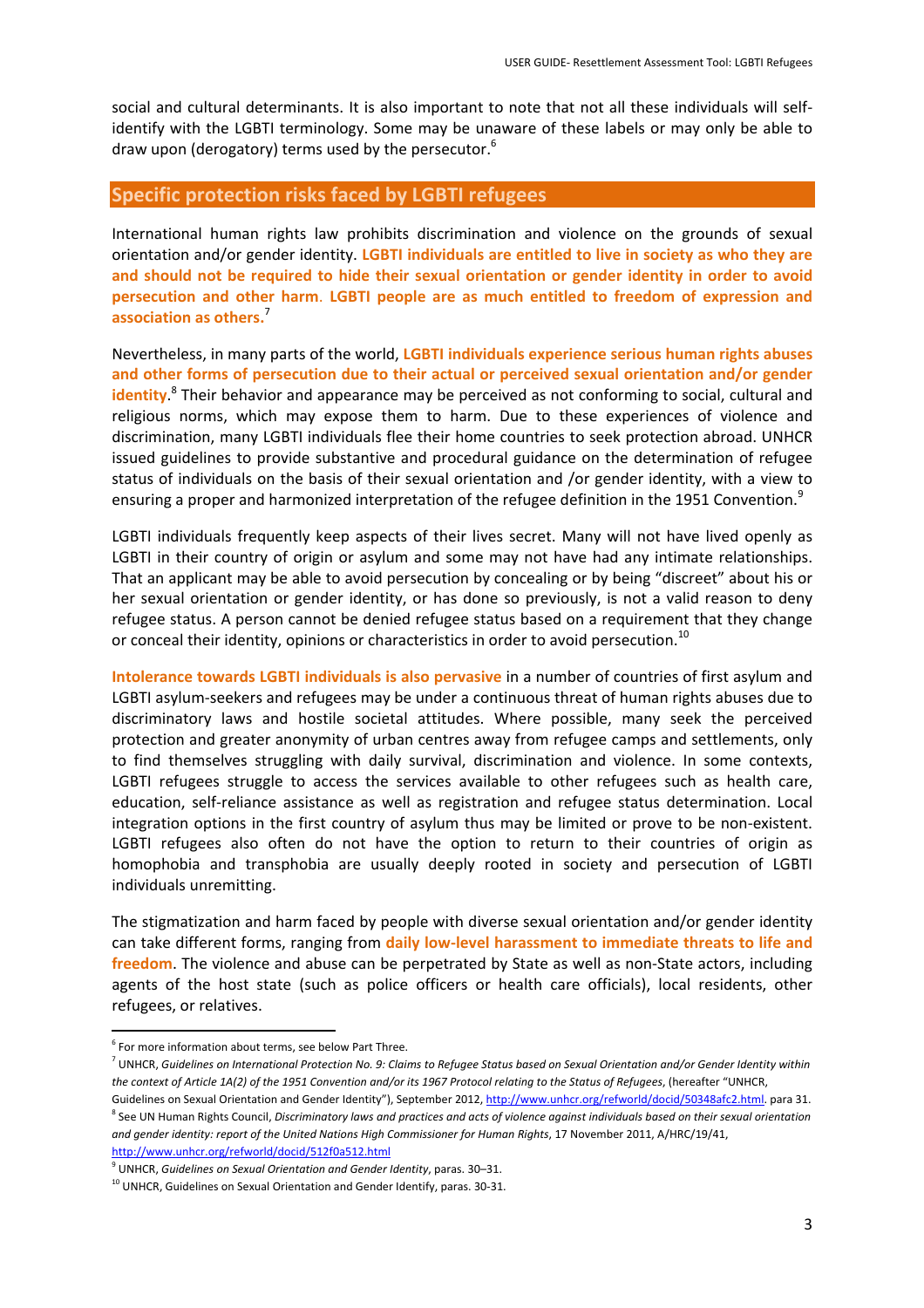A number of countries, both countries of origin and countries of first asylum, maintain laws that criminalize consensual same‐sex relations and which could create an unsafe and intolerable environment for an LGBTI individual.<sup>11</sup> Such laws have been found by international and national courts to violate human rights, including the rights to equality, privacy and non-discrimination.<sup>12</sup> Human rights reports have also emphasized the link between criminalization and homophobic hate crimes, police abuse, torture, and family and community violence faced by LGBTI persons.<sup>13</sup>

The box below provides examples of the specific protection risks that LGBTI refugees may experience in the country of asylum. Many of these risks are also common in the country of origin and **could be part of the refugee claim as forms of persecution**.

| <b>Specific protection risks faced by LGBTI refugees</b>                                                                                                                                                                                           |   |                                                                                                                                                                                                                     |  |
|----------------------------------------------------------------------------------------------------------------------------------------------------------------------------------------------------------------------------------------------------|---|---------------------------------------------------------------------------------------------------------------------------------------------------------------------------------------------------------------------|--|
| Physical and sexual violence, including beatings,<br>abductions, honour killings, and rape (of women<br>as well as men), often to make LGBTI individuals<br>conform to society's gender roles and to<br>intimidate others by setting "an example". |   | Criminalization<br>of<br>consensual<br>same-sex<br>relations and associated risks of arrest,<br>prosecution and punishment.<br>detention,<br>Elevated risks of abuse in detention.                                  |  |
| Being compelled to conceal their sexual<br>orientation and/or gender identity, due to fear<br>of abuse, violence and loss of assistance.                                                                                                           | ٠ | Discriminatory laws and practices relating to<br>employment, housing, health care, education<br>and family law and child custody, resulting in<br>severe difficulties accessing basic assistance.                   |  |
| Family and community rejection, lack of support<br>networks, and vulnerability to honour-related<br>violence.                                                                                                                                      | ٠ | Lack of access to safe and appropriate housing<br>for at-risk individuals, which may further<br>increase the risk of physical and sexual abuse<br>and exploitation.                                                 |  |
| Forced marriage.                                                                                                                                                                                                                                   | ٠ | Dependence on abusive relationships involving<br>exchanging sex for protection, shelter or food.                                                                                                                    |  |
| Evictions from homes due to landlords and<br>others discovering their sexual orientation<br>and/or gender identity. LGBTI refugees may<br>move frequently.                                                                                         | ٠ | Transgender individuals may be at particular<br>risk where their self-identification and physical<br>appearance do not match the legal sex on<br>official documentation.                                            |  |
| Severe psychological after-effects (e.g. PTSD,<br>depression or anxiety) relating to past and<br>ongoing physical and sexual violence, exclusion,<br>and other harms flowing from LGBTI identity.                                                  | ٠ | Prejudicial health care and lack of access to<br>HIV prevention and treatment. Transgender<br>individuals often do not have access to the<br>treatment they need, including transition-<br>related care.            |  |
| Harassment, threats and insults, sometimes on<br>daily basis, in the street, at places of<br>employment and sites of assistance, such as<br>health care clinics.                                                                                   | ٠ | of<br>Lack<br>of<br>support<br>due<br>means<br>to<br>discriminatory employment practices, risk of<br>dismissal and abuse if their sexual orientation<br>is discovered, and boycotting of LGBTI small<br>businesses. |  |
| Reliance on survival<br>sex work, exposing<br>individuals to various physical dangers and<br>health risks, including sexual and physical<br>violence, and sexually transmitted diseases.                                                           | ٠ | Lack of access to food, including by being<br>removed from food queues or turned away at<br>delivery points.                                                                                                        |  |

  $^{\rm 11}$  See e.g. International Lesbian, Gay, Bisexual, Trans and Intersex Association, State-sponsored Homophobia, A World Survey of laws *prohibiting same‐sex activity between consenting adults*, May 2012, available at:

http://old.ilga.org/Statehomophobia/ILGA\_State\_Sponsored\_Homophobia\_2012.pdf. See also UNHCR, *Guidelines on Sexual Orientation and Gender Identity*, paras. 26–29, and

<sup>12</sup> For an overview of jurisprudence, see e.g. International Commission of Jurists (ICJ), *Sexual Orientation, Gender Identity, and Justice: A Comparative Law Casebook*, 6 September 2011, available at: http://www.unhcr.org/refworld/docid/4f9eae7c2.html, pp. 7—45.

<sup>&</sup>lt;sup>13</sup> UN Human Rights Council, Discriminatory laws and practices and acts of violence against individuals based on their sexual orientation *and gender identity: report of the United Nations High Commissioner for Human Rights*, 17 November 2011, A/HRC/19/41, http://www.unhcr.org/refworld/docid/512f0a512.html, para. 42.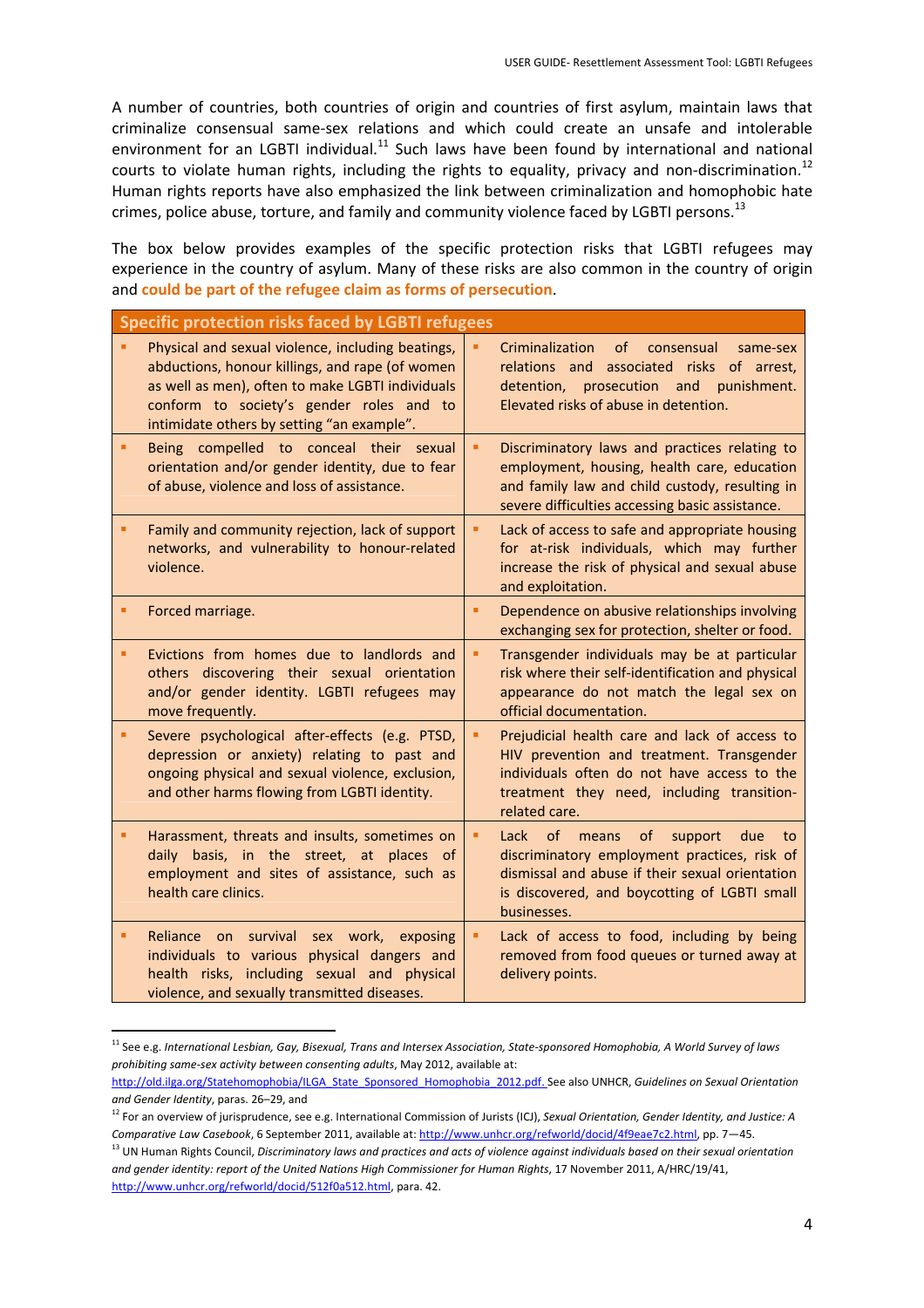These human rights abuses in the country of asylum may warrant the refugee's case to be considered for resettlement. As noted in the Resettlement Handbook, "**Resettlement may be the only viable durable solution** for LGBTI refugees facing intolerance and heightened risk in countries of first asylum, and **emergency processing or evacuation may be required** as lengthy processing can exacerbate the security risks".<sup>14</sup>

Once the risks in a particular country of asylum have been identified, they can be summarized in a fact sheet and used as standard text/information for the preparation of resettlement submissions.

#### **UNHCR considerations**

Providing protection and solutions to LGBTI refugees falls directly within UNHCR's core mandate. As any other person of concern to UNHCR, LGBTI refugees are entitled to protection and to be assisted without discrimination. UNHCR's Age, Gender and Diversity Policy calls on all staff to understand and integrate age, gender and diversity sensitive work practices.UNHCR offices must develop a thorough understanding of the circumstances of LGBTI refugees, and ensure that their human rights and refugee rights are met without discrimination. Safeguards must be put in place to prevent any action from inadvertently increasing marginalization, vulnerability, exclusion and stigmatization that may put LGBTI refugees at further risk or that could hamper LGBTI refugees accessing protection and solutions.<sup>15</sup>

Specific vulnerabilities and protection needs of LGBTI individuals are mainstreamed and addressed through the **utilization of existing resettlement categories**. These categories are important to bear in mind while making the assessment of the resettlement needs. Depending on their individual circumstances, LGBTI refugees may, for example, qualify under "Legal and/or physical protection needs", "Survivors of violence and/or torture", "Women and girls at risk", "Children or adolescents at risk", "Family reunification" and/or "Lack of foreseeable alternative durable solutions". Their cases may also be presented under the Medical needs category if they have a condition that meets the threshold for submission under this category.<sup>16</sup>

As with other resettlement cases, eligibility and priority level of LGBTI cases must be verified and determined through a resettlement interview. While LGBTI refugees are a vulnerable group in societies that are intolerant of people with diverse sexual orientations and/or gender identities, not all LGBTI refugees may be in need of resettlement. Likewise, although many LGBTI refugees may require submission on an urgent or emergency basis, based on the risks in the country of asylum, each case needs to be evaluated on its own merits.<sup>17</sup>

Laws criminalizing same‐sex relations can impede LGBTI persons' access to national asylum procedures or deter them from presenting their sexual orientation or gender identity within their claims. In such situations, it may be necessary for UNHCR to become directly involved in these cases, including by conducting refugee status determination (RSD) and making resettlement submissions under its mandate.<sup>18</sup> National and international staff members assisting LGBTI refugees and asylum-

http://www.unhcr.org/refworld/docid/3ae6b3a10.html, Article 27. See also, UNHCR, *MM (Iran) v. Secretary of State for the Home Department ‐ Written Submission on Behalf of the United Nations High Commissioner for Refugees*, 3 August 2010, C5/2009/2479, available at: http://www.unhcr.org/refworld/docid/4c6aa7db2.html, para. 11.

<sup>14</sup> *UNHCR Resettlement Handbook*, July 2011, available at: http://www.unhcr.org/resettlementhandbook, p. 200.

<sup>15</sup> UNHCR, *Age, Gender and Diversity Policy*, 8 June 2011, available at: http://www.unhcr.org/refworld/docid/4def34f6887.html, see in particular paras. 5, 9, 12.

<sup>&</sup>lt;sup>16</sup> See Chapter 6. 4 of the UNHCR Resettlement Handbook for details on Medical needs submission requirements.

<sup>17</sup> *UNHCR Resettlement Handbook*, Section 6.1.1. p. 246.

<sup>&</sup>lt;sup>18</sup> UNHCR's work is guided by international human rights law and its international protection mandate, according to which LGBTI individuals are entitled to the same rights as everybody else, including to protection and durable solutions. It should also be noted that States are prohibited from invoking their national law as a justification for failure to perform their treaty obligations according to the *Vienna Convention on the Law of Treaties*, 23 May 1969, UN Treaty Series, vol. 1155, p. 331, available at: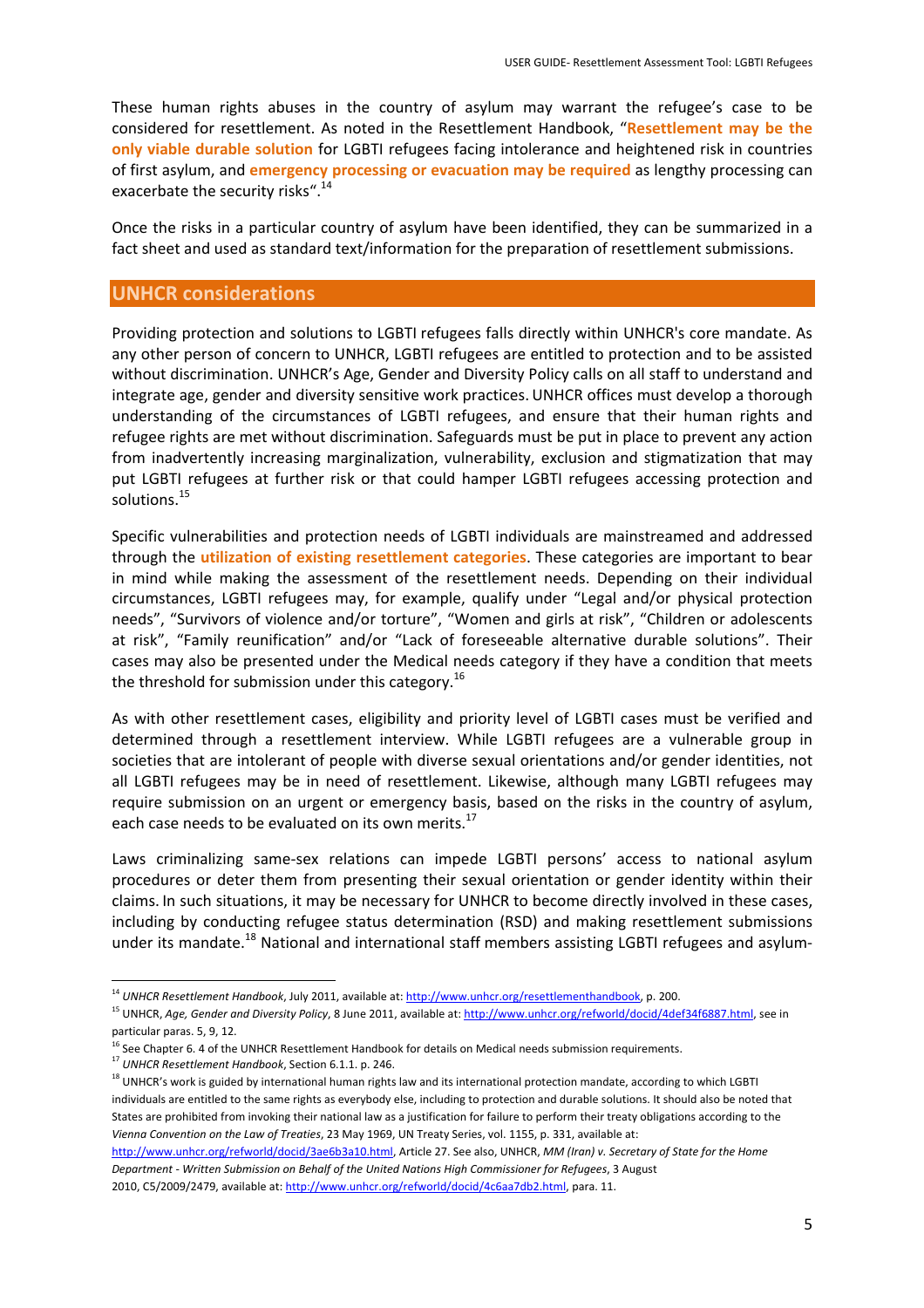seekers in the course of their official duties, including the resettlement process, enjoy the full range of UN privileges and immunities. Staff members assisting LGBTI refugees are protected from being accused of breaking the law when working in countries that criminalize same‐sex relations*.* It needs to be noted, however, that UNHCR cannot provide guarantees to individual refugees that the national laws of the country of asylum will not be applied to them, even where these laws contravene international human rights law.<sup>19</sup>

Sexual orientation and gender identity remain sensitive or taboo topics in many societies although there is increasing awareness in many parts of the world, including within UNHCR, other UN agencies, NGOs, civil society and academia. **Personal, religious and cultural barriers of staff members (both UNHCR and partners) must not stand in the way of responding to the protection needs of LGBTI refugees on a non‐discriminatory basis**. 20

**Resettlement staff** (as well as other UNHCR and NGO partner staff involved in the process, for example, registration, community services and protection staff, and security personnel) **needs to be trained and sensitized on how to support LGBTI asylum‐seekers and refugees**, including on using appropriate terminology and being aware of the particular protection risks of LGBTI persons of concern. Managers must follow up and take appropriate disciplinary action on reports of inappropriate behaviour of UNHCR and partner staff towards LGBTI individuals, including on allegations of incorrect and biased RSD and resettlement assessments.<sup>21</sup>

## **Step 1: Identification of the resettlement need**

As a result of the protection risks LGBTI individuals experience and out of fear of the consequences of exposure, many seek to conceal their sexual orientation and/or gender identity from others. LGBTI individuals may therefore fear approaching UNHCR, or not be able to immediately inform UNHCR about the nature or true extent of their refugee claim and/or resettlement needs. They may live in isolation and in the first instance approach a local LGBTI organization or NGO rather than go directly to UNHCR. Lesbian women and bisexual people may be even more marginalized and invisible than gay men.

**Targeted information materials, community outreach and building partnerships with LGBTI organizations are therefore critical components in ensuring LGBTI persons' fair access to the refugee status determination and resettlement process and a proper identification of LGBTI refugees in need of resettlement consideration.** 

## **UNHCR Assessment of Resettlement Needs**

The identification of the resettlement needs of an LGBTI refugee could be based on an internal or external referral, information in the refugee's file and the general protection risks faced by LGBTI refugees in the country of asylum. UNHCR staff must be aware of the specific protection risks faced by LGBTI refugees in the country of asylum, through for example collecting information on the legal and social status of LGBTI individuals in that country. In addition to specific legal risks, resettlement staff must also be aware of the risk of violence by family or community members, which the government may be unable or unwilling to control. One or more of the examples of the protection risks and associated resettlement needs outlined above may apply.

 <sup>19</sup> Law reform to repeal these laws is a broader human rights and development issue that needs to be addressed by the UN as a whole and at the national level, by the UN Country Teams.

<sup>&</sup>lt;sup>20</sup> Under UNHCR's Code of Conduct, staff commit to showing respect for all persons equally without distinction of sexual orientation.

<sup>&</sup>lt;sup>21</sup> All refugees, including LGBTI refugees must have safe access to complaint mechanisms. For more guidance, see Chapter 4.4 and 4.5 of the UNHCR Resettlement Handbook, www.unhcr.org/resettlementhandbook.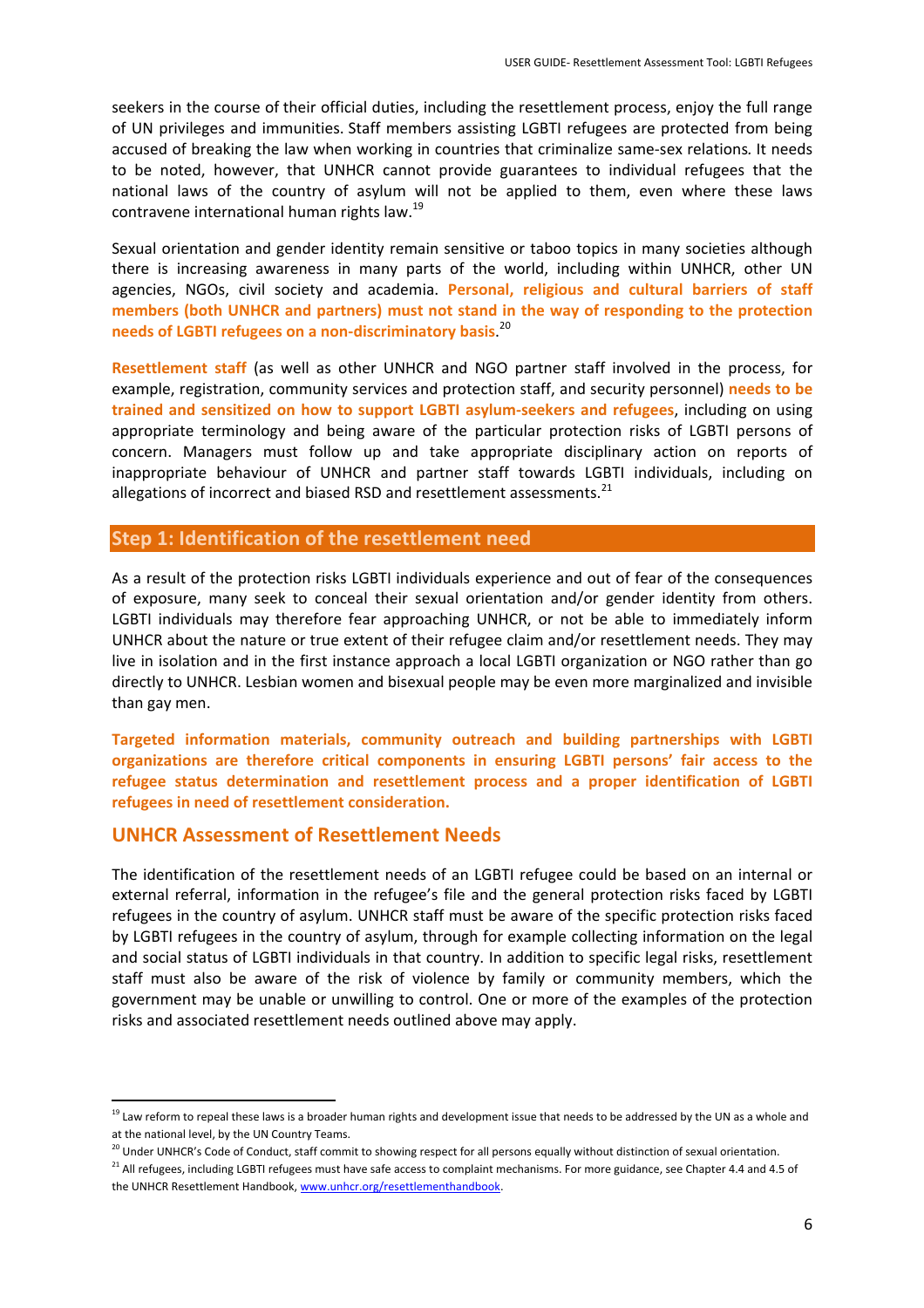The appropriateness of resettlement must be assessed, including through a review of the prospects for voluntary repatriation as well as quality of asylum, respect for basic human rights in the host country and the possibility of local integration.

As in other cases, assessing the resettlement needs also involve determining the priority of the resettlement submission.<sup>22</sup> Emergency resettlement may be necessary to ensure the security of LGBTI refugees who face serious or life-threatening threats to their physical safety in the country of asylum. Temporary protective measures, such as safe shelter or relocation to an urban centre, may be required, and evacuation to an Emergency Transit Facilities (ETFs) where appropriate may be considered.

As part of the needs assessment, the following considerations must be taken into account: <sup>23</sup>

- The applicant's **LGBTI identity may be material to his or her acceptance as a refugee and for the purposes of resettlement**. This may have been established during earlier interviews (e.g. if there was a previous RSD interview) or this element may come to light during the resettlement assessment process.
- Some LGBTI refugees may have fled their country of origin for **mixed reasons**, for example, because of an ongoing conflict as well as their sexual orientation and/or gender identity. Their protection risks in the country of first asylum may, however, be predominantly related to their sexual orientation and/or gender identity.
- The **resettlement needs should be assessed without reference to what the refugee may reasonably tolerate by way of being "discreet"** or concealing his or her sexual orientation and/or gender identity. The focus of the assessment should be on the risks of human rights abuses and other harm in the country of asylum, including any potential reach of agents of persecution in the country of origin into the country of asylum, for example, family members.<sup>24</sup>
- **An applicant could be targeted because of a perception that he or she is LGBTI**, for example, due to appearance, behavior or dress. The applicant does not have to identify as LGBTI to require protection.
- It is also important to bear in mind that LGBTI sub-groups may experience persecution and **discrimination in distinct ways** and that this is explored during the assessment. For example, a lesbian woman may face particular risks due to being lesbian but may also share risks in common with other women.<sup>25</sup>

## **Ensuring LGBTI refugees' fair access to the resettlement process**

Ways for UNHCR and partner staff to ensure LGBTI refugees' fair and safe access to the resettlement process may, for example, include the following measures: $^{26}$ 

- **Ensure proper external referral mechanisms for LGBTI individuals requiring protection** interventions, including resettlement, are in place between UNHCR and partner organizations. Referrals should normally be made in writing and follow the usual principles for referrals, including:
	- o informed consent (it should be explained to the applicant with whom and for what purpose the information is shared, including what services might be expected);

<sup>22</sup> UNHCR, *Resettlement Handbook*, Section 6.1.1, p. 246.

<sup>23</sup> Please refer to the UNHCR *Guidelines on Sexual Orientation and Gender Identity* for detailed guidance on how to carry out refugee status determination in the context of sexual orientation and/or gender identity.

<sup>24</sup> UNHCR, *Guidelines on Sexual Orientation and Gender Identity*, paras. 30–32.

<sup>25</sup> See UNHCR, *Working with Lesbian, Gay, Bisexual, Transgender & Intersex Persons in Forced Displacement,* pp. 5‐6 and UNHCR, *Guidelines on Sexual Orientation and Gender Identity*, para. 11.

<sup>&</sup>lt;sup>26</sup> For information on tools and methodologies for the identification of resettlement needs more generally, please refer to the UNHCR Resettlement Handbook, Sections 5.2.5 and 5.5.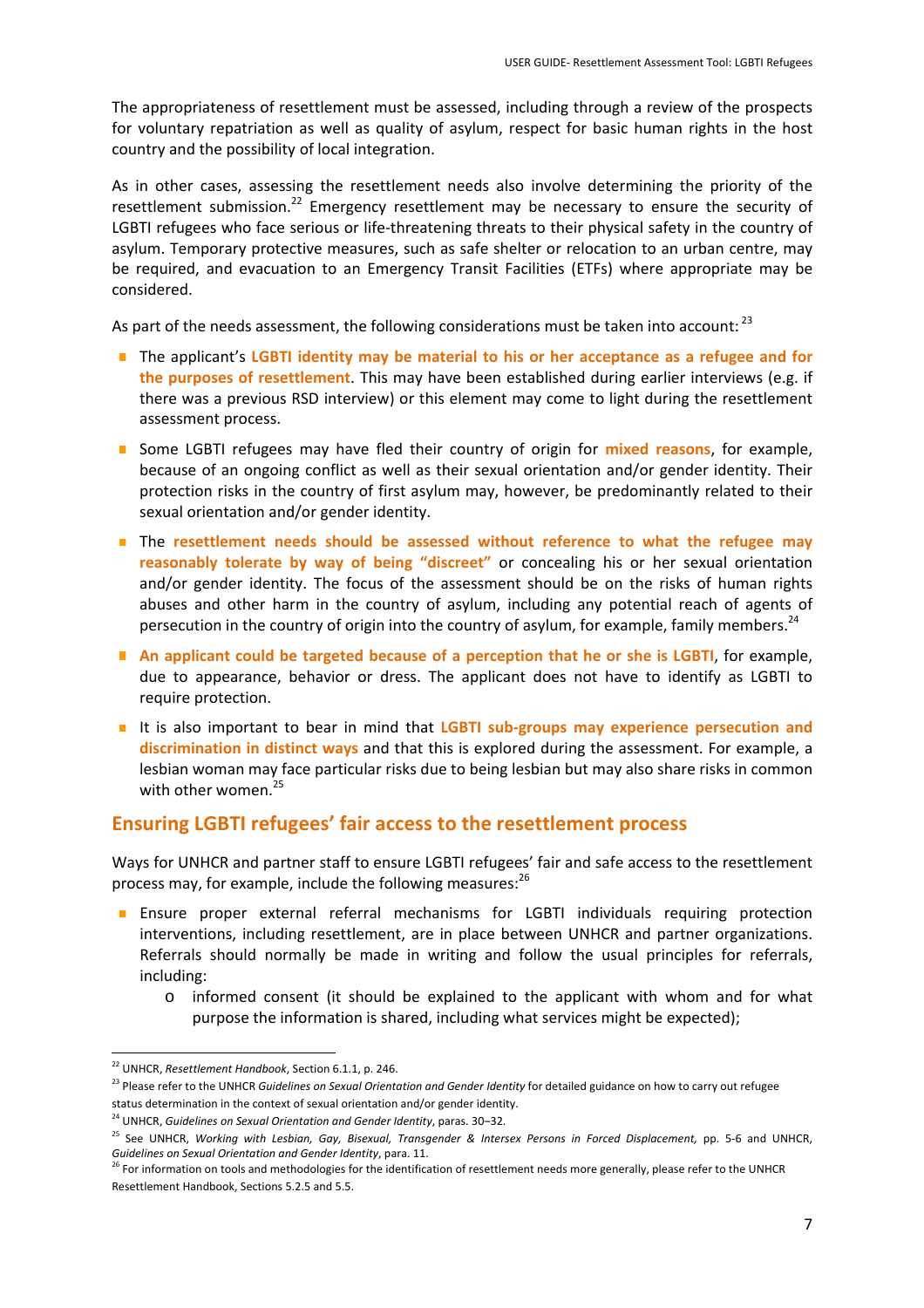- o confidentiality (information should not be shared with or made available to unauthorized staff);
- o additional safeguards to protect sensitive individual information in countries in which LGBTI refugees risk prosecution due to their sexual orientation or gender identity;
- o "need‐to‐know" (only the necessary facts are shared at the time the recipient of the information needs to know it);
- o data protection (including of both paper and electronic files).
- **E** Ensure proper internal referral mechanisms for individual cases within UNHCR, particularly in Protection (including RSD) and Community Services are in place.
- Strengthen the inter-agency coordination by organizing more regular resettlement meetings with NGOs and other relevant actors to develop shared understandings of appropriate resettlement cases, and improve the timeliness of identification and submissions.
- **Provide privacy for all interviews, including at the registration stage. Inform LGBTI refugees that** they may make requests regarding the gender and nationality of the interviewers and the interpreters, particularly in countries in which there is strong cultural disapproval of LGBTI individuals.
- **Put up visible, culturally appropriate signs on UNHCR premises indicating an accepting** environment for LGBTI individuals, for example, a rainbow or the poster "UNHCR, A Discrimination‐Free Zone".
- Conduct pro-active outreach to LGBTI refugees. Always check appropriate ways for undertaking outreach in the local context, including in camps or settlements, so as not to inadvertently expose someone to risk. It may, for instance, be done with the help of LGBTI refugees who have already approached the office or through a (national) LGBTI organization; this includes organizing participatory assessments with LGBTI refugees and/or conduct risk assessments using the HRIT tool.<sup>27</sup>
- **Ensure all current and new UNHCR and partner staff members undergo training on LGBTI** refugee protection rights and concerns.

## **Step 2: Conducting the Resettlement Interview**

LGBTI individuals require a supportive interview environment so that they can present their protection and resettlement needs fully and without fear. Discrimination, hatred and violence in all its forms can have a detrimental effect on the refugee's capacity to present his or her case. Some may be deeply affected by feelings of shame, internalized homophobia and trauma, and may still be in the process of coming to terms with their identity. Their capacity to present the true extent of their protection and resettlement needs may in such cases be greatly diminished. Adverse judgments should therefore not be drawn from someone not having declared their sexual orientation or gender identity at the RSD interview or in other earlier stages of the process.

The following measures should be borne in mind when preparing for and conducting the resettlement interview with LGBTI refugees:<sup>28</sup>

- An open and reassuring environment is crucial to establishing trust between the interviewer and the refugee and will assist the disclosure of personal and sensitive information.
- At the beginning of the interview, the interviewer needs to assure the refugee that all aspects of his or her case will be treated in confidence. Interpreters are also bound by confidentiality.
- Interviewers need to maintain an objective approach so that they do not reach conclusions based on stereotypical, inaccurate or inappropriate perceptions of LGBTI individuals. There are

 <sup>27</sup> UNHCR, *The Heightened Risk Identification Tool*, June 2010, Second Edition, available at:

http://www.unhcr.org/refworld/docid/4c46c6860.html.

<sup>28</sup> UNHCR, *Guidelines on Sexual Orientation and Gender Identity*, para. 60.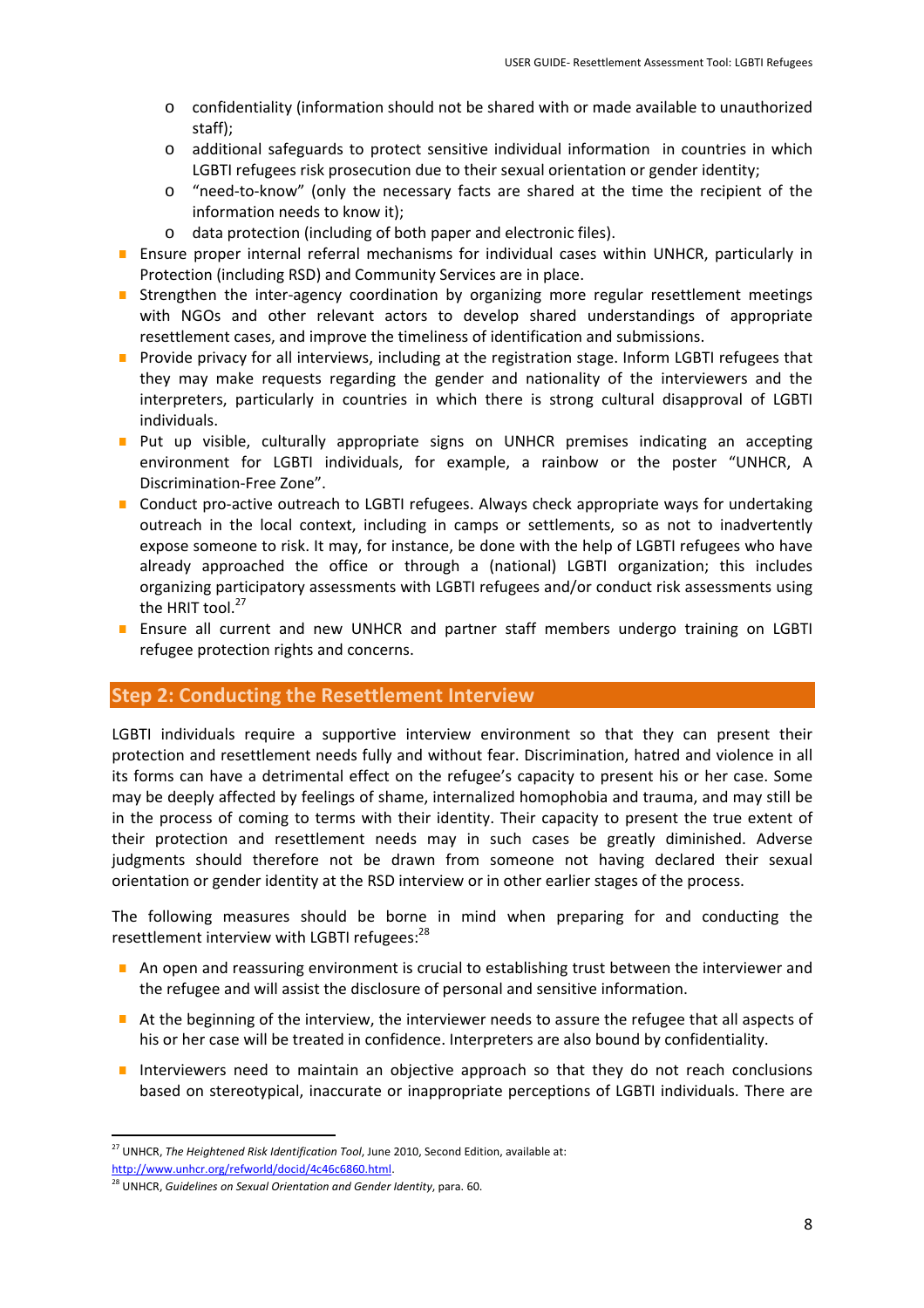no universal characteristics or qualities that typify LGBTI individuals any more than heterosexual individuals. Their life experiences can vary greatly even if they are from the same country.

- $\blacksquare$  The interviewer and the interpreter must avoid expressing, whether verbally or through body language, any judgment about the refugee's sexual orientation, gender identity, sexual behaviour or relationship pattern.
- The interviewer and the interpreter must also use a non-offensive and appropriate vocabulary, particularly in the refugee's own language. Use of inappropriate terminology can deter the applicant from presenting his or her case.
- **Specific requests made by refugees in relation to the gender or nationality of interviewers or** interpreters should be considered favourably. This may assist the refugee to explain his or her case as openly as possible. If the interpreter is from the same country, religion or cultural background, this may heighten the applicant's sense of shame and hinder him or her from fully presenting all the relevant aspects of the claim. The choice of sex of the interpreter should be offered routinely.
- **Questioning about incidents of sexual violence needs to be conducted with the same sensitivity** as in the case of any other sexual assault survivors, whether survivors are male or female. Respect for the human dignity of the refugee should be a guiding principle at all times.
- Additional safeguards for LBTI women are presented in the Resettlement Handbook.<sup>29</sup> Women refugees should, for instance, be interviewed separately, without the presence of male family members in order to ensure they have an opportunity to present their case.
- In the case of **transgender refugees**, where appropriate, it may be useful to explore during the interview whether the applicant has taken any steps to transition and how he or she would like to proceed in the future in this regard (e.g. medical interventions), bearing in mind that the applicant may not (yet) be able to fully assess or articulate all the options. This is also true for **intersex refugees**, however, neither transgender nor intersex refugees need medical intervention to be recognized as the gender with which they identify.
- In the case of **refugees with a partner**, they may not be aware that resettlement together as a  $\blacksquare$ couple could be an option. UNHCR considers the same‐sex spouse to be an integral member of the nuclear family and the spouse should enjoy the same rights to derivative refugee status and inclusion in the resettlement submissions as those individuals whose union has been legally recognized.<sup>30</sup> It is therefore important during the interview to elicit the nature of the relationship and their aspirations for the future, in particular for applicants who are in a longterm partnership and/or are living together.
- There may be cases where an **LGBTI refugee is not the principal applicant of a resettlement case but is included as a family member of the case**. Examples include a case where a family is being submitted under the Medical Needs category due to the illness of the principal applicant and there is an LGBTI adolescent, (who is still legally a child). Care must be taken to preserve confidentiality if the LGBTI child does not wish family members to know about the sexual orientation or gender identity. The LGBTI child's specific needs as well as whether or not family members are aware of the child's sexual orientation must be included in the Resettlement Registration Forms (RRFs).

 <sup>29</sup> See Chapter 7.3 of the *Resettlement Handbook*

<sup>30</sup> UNHCR, *Operational Guidance Note on Resettlement Case Composition*, June 2011, (Internal) http://swigea56.hcrnet.ch/refworld/docid/4dc7aaod2.html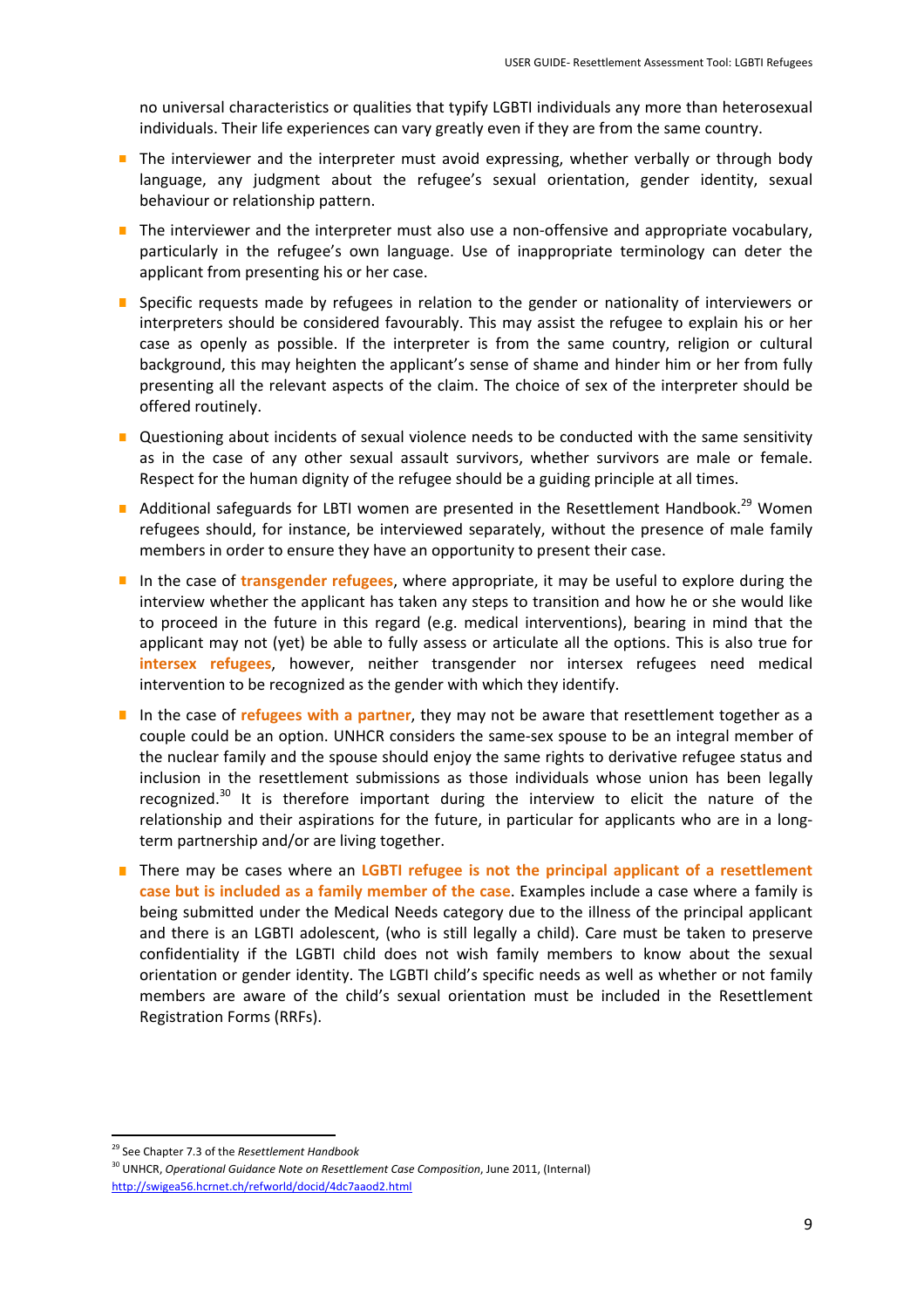## **Step 3: Completing a Resettlement Registration Form (RRF)**

## **Use of appropriate language**

The protection and resettlement needs specific to the applicant's sexual orientation and/or gender identity should be clearly reflected in the Resettlement Registration Form (RRF), including legal and protection‐related information on the treatment of LGBTI individuals in the country of origin as well as the country of asylum. Any other concerns, for example, those that the applicant has in common with other refugees in the country of asylum, should also be reflected.

It is important to pay attention to the language used in the RRF. To be LGBTI is not a practice, a "way of life," or a choice; it is an identity or orientation. It is not a problem or condition that one lives with; it is a fundamental characteristic of human nature, just as race or ethnicity. Below are some examples of language to avoid and suggestions of preferred wording (see also Part 3, Terminology):

| Language to avoid:                             | <b>Preferred language:</b>                    |  |  |  |
|------------------------------------------------|-----------------------------------------------|--|--|--|
| "homosexual"                                   | "gay" or "lesbian"                            |  |  |  |
| "he-she"; she-male                             | "she" (male-to-female, MTF); "he" (female-to- |  |  |  |
|                                                | male, FTM).                                   |  |  |  |
| "he fears on account of his gender identity    | "he fears  on account of his gender identity" |  |  |  |
| problem"                                       |                                               |  |  |  |
| "transvestite"; "transsexual"                  | "transgender"                                 |  |  |  |
| "she practiced her sexuality freely"           | "she lived openly as a lesbian"               |  |  |  |
| "his family was aware of his choice"           | "his family<br>was aware of his<br>sexual     |  |  |  |
|                                                | orientation"                                  |  |  |  |
| "she was living with her sexuality discreetly" | "she concealed her sexual orientation"        |  |  |  |
| "his homosexual inclination" or "homosexual    | "his sexual orientation"                      |  |  |  |
| lifestyle"                                     |                                               |  |  |  |
| "hermaphrodite"                                | "intersex"                                    |  |  |  |
|                                                |                                               |  |  |  |

## **Specific considerations regarding transgender and intersex refugees**

Intersex persons usually identify with one gender and sexual orientation. An intersex person may identify as male or female, while their sexual orientation may be lesbian, gay, bisexual or heterosexual. Intersex individuals may not identify as LGBTI at all, seeing their condition as part of their identity. $31$ 

Transgender and intersex refugees who have expressed a gender that differs from the biological sex on their documents or records may wish to have the new gender reflected in the RRF (and other registration and documentation). As a starting point, each person's profound, self‐defined gender identity should be respected, regardless of whether the refugee has undergone any surgery or hormone treatment.

The refugee's gender identity should be clarified at the beginning of the RRF. Ask the refugee which pronoun he or she prefers.<sup>32</sup> The refugee's self-defined gender as "he" or "she" should thereafter be consistently used throughout the RRF. "He/she" should be avoided. If the person identifies as female-to-male (FTM) transgender, the person should be referred to as he/him and the sex recorded

 <sup>31</sup> UNHCR, *Guidelines on Sexual Orientation and Gender Identity*, para. 10

<sup>32</sup>Gay & Lesbian Alliance Against Defamation, *Media Reference Guide: A Resource for Journalists*, updated May 2010, available at: http://www.glaad.org/reference.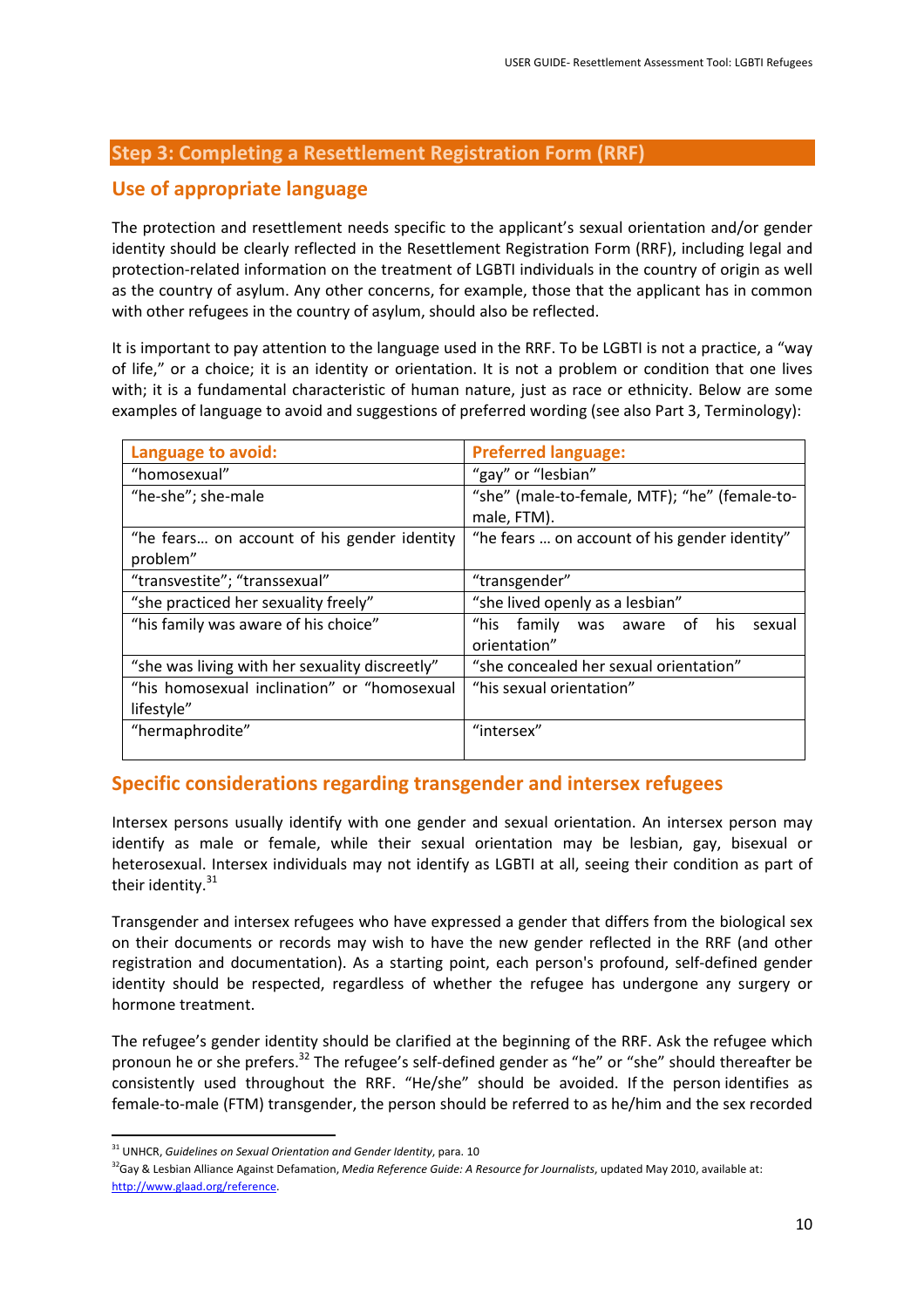as male. If the person is male‐to‐female (MTF) transgender, the person should be referred to as she/her and record the sex as female.

Often transgender people cannot afford a legal name change, are too young to change their name legally or their country does not allow for legal name change. They should be afforded the same respect for their chosen name as anyone else who lives by a name other than their birth name.

**Where the official documents from the country of origin/first country of asylum indicate the person's sex/gender as the changed gender identity**, UNHCR should normally accept the changed gender identity. When preparing the RRF for such individuals, UNHCR should therefore:

- o record the person's self‐defined gender identity under "sex" (or "gender identity" where this option is available  $33$ );
- o the first (chosen) name should be the name reflecting the changed gender;
- o chosen pronoun and preferred gender should be used throughout the RRF.

Where **the official documents from the country of origin/first country of asylum do not reflect the changed gender identity**, further evidence may be required. If there are no identity documents reflecting the gender change, the applicant's:

- o sex and name at birth should be recorded under the bio‐data.
- o chosen name reflecting the preferred gender identity should be recorded under Alias Names.
- o chosen pronoun and preferred gender should be used throughout the rest of the RRF.

## **Resettlement of LGBTI refugees with partners**

UNHCR recognizes same‐sex couples as a family unit for the purposes of resettlement processing. This includes legally recognized spouses, common‐law couples and individuals who have established a long‐term partnership. The concept of dependency (social, emotional or economic) is central to who is considered a member of the family. $34$ 

Same‐sex couples meeting the criteria for family membership should, as a matter of principle, be submitted as one case and not as two linked cases. This is particularly important where there otherwise would be a risk of a split decision by the resettlement country and separation of the couple. To minimize the risk of a split decision, the protection and resettlement needs of both partners should to the extent possible be reflected in the RRF.

Both individuals should be recorded under Section 2. Individual Bio‐data. If they are not living together, explanations should be provided under Section 7. It is important to note that it may beyond the applicant's control whether they can live together in the same house, in particular for LGBTI couples in countries that do not tolerate diversity of sexual orientation and gender identity and/or criminalize same‐sex relationships.

It should be noted that some resettlement countries do not accept same‐sex spouses for the purposes of immigration based on family reunification. Some States may require proof of co‐ habitation and/or legal registration, which for above-mentioned reasons often will not be possible for LGBTI couples to provide.<sup>35</sup>

 <sup>33</sup> For future versions of *proGres*, it is recommended to include the possibility of recording gender identity; MTF transgender and FTM transgender.

<sup>34</sup> UNHCR, *Resettlement Handbook*, 5.1.2, p. 178.

<sup>&</sup>lt;sup>35</sup> See the Country Chapters linked to the UNHCR Resettlement Handbook online for resettlement States' descriptions of their family reunification programmes.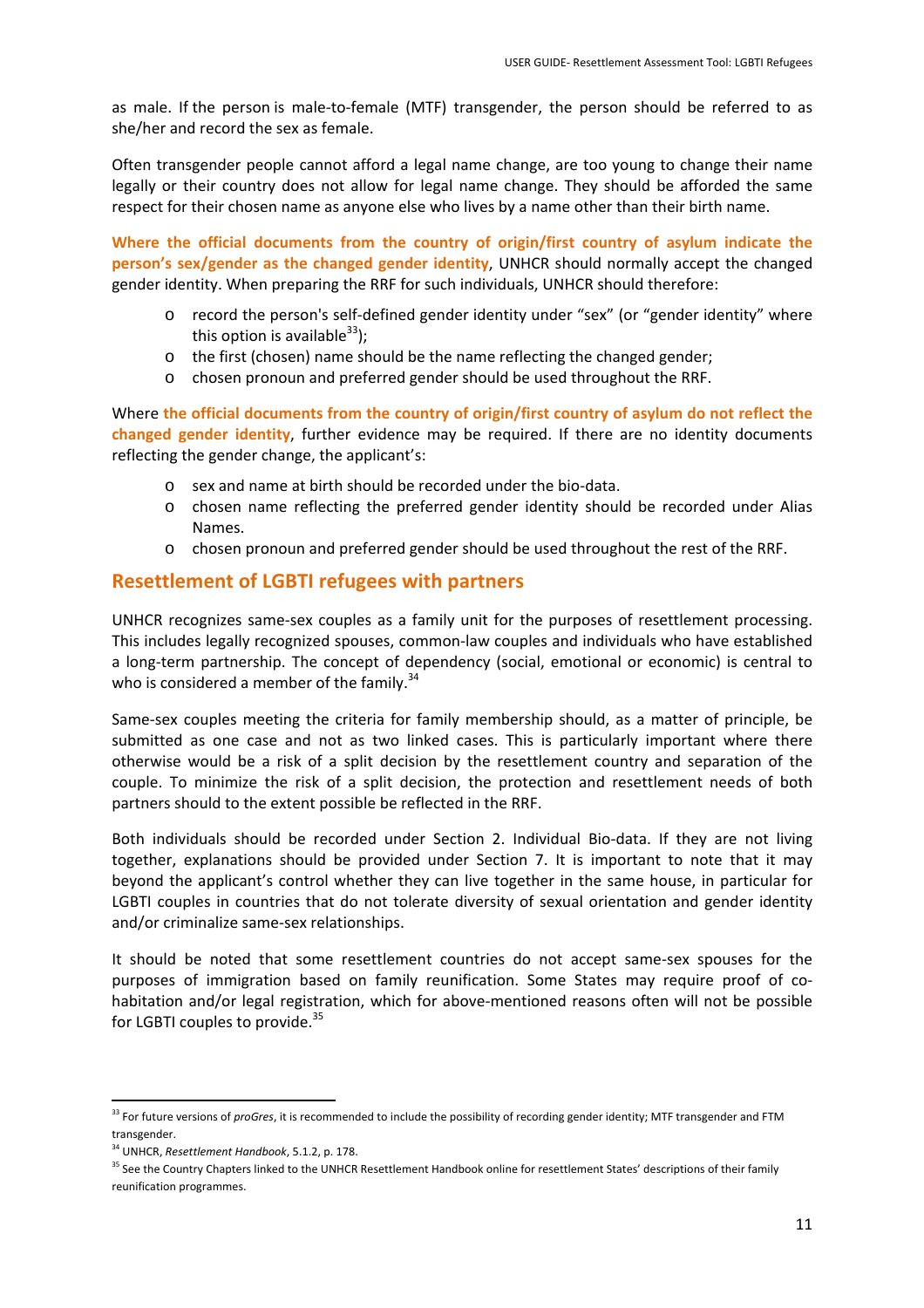## **Step 4: Selection of the Resettlement Country**

The applicant's LGBTI identity is a factor to consider in determining to which country the submission should be made. Unlike many other refugees, LGBTI refugees often undergo the integration process almost entirely alone, without the support of their families and the rest of the refugee community. Upon arrival and over the long‐term, they may be at risk of isolation and re‐victimization if resettled to areas where homophobia, transphobia and intolerance are prevalent.

For LGBTI refugees with specific needs, an early discussion with the proposed resettlement country is recommended to clarify legal, assistance and other issues relating to the local conditions in the resettlement country. As other traumatized refugees, some may need ongoing mental health care and economic assistance. Transgender and intersex refugees going through a transition will require legal recognition of their chosen gender and may also need specialized medical treatment. It would therefore be not appropriate to resettle transgender and intersex refugees to countries where such services are not available or where they would be *de facto* unavailable to refugees due to high costs.

Resettlement States also need to consider the specific needs of the LGBTI refugees when selecting the destination community. In most cases, LGBTI refugees will gravitate towards major urban centres as they offer greater opportunities for social support networks, and more LGBTI‐specific resources. However, LGBTI refugees can be successfully resettled to more rural communities. Some studies have shown that it is the attitude, preparedness, openness and supportiveness of the welcoming community that matters most. $36$ 

Factors for UNHCR to consider regarding the proposed resettlement country, and for resettlement countries to consider when selecting the community of destination include the following:

|              | Factors to consider in selecting resettlement country / community of destination:                 |
|--------------|---------------------------------------------------------------------------------------------------|
|              | $\checkmark$ Are laws and policies relating to sexual orientation and gender identity non-        |
|              | discriminatory and LGBTI-friendly?                                                                |
|              | Private and family law, including recognition of marriage, common-law or domestic<br>$\Omega$     |
|              | partnership, inheritance, custody, visitation rights for children and pension rights?             |
|              | Legal recognition of changed gender?<br>$\circ$                                                   |
|              | Criminalization of same-sex relations? <sup>37</sup><br>$\Omega$                                  |
|              | $\checkmark$ Are practices in accessing in police protection as well as employment, health care,  |
|              | education and other services non-discriminatory and LGBTI-friendly?                               |
|              | $\checkmark$ What are the predominant social attitudes towards LGBTI people?                      |
|              | $\checkmark$ Are there immigration provisions allowing for the reunification of refugee           |
|              | partners/spouses?                                                                                 |
| $\checkmark$ | Are post-arrival support and services for LGBTI refugees with specific needs available?           |
|              | Counseling and trauma services?<br>$\Omega$                                                       |
|              | Accessible and affordable medical treatment relating to transition for transgender<br>$\Omega$    |
|              | and intersex individuals?                                                                         |
| $\checkmark$ | Have NGOs and other service-providers in the place of resettlement been sensitized to             |
|              | LGBTI issues and the reception of LGBTI refugees?                                                 |
|              | $\checkmark$ Are there LGBTI community or service organizations? Do refugee serving organizations |
|              | link up with LGBTI organizations?                                                                 |
| $\checkmark$ | Is there an existing refugee community from the same country of origin in the                     |
|              | resettlement community and if so, would this provide a source of support or possible              |
|              | further persecution?                                                                              |

<sup>&</sup>lt;sup>36</sup> ORAM, *Rainbow Bridges*, April 2012, available at: http://www.oraminternational.org/images/stories/Publications/oram-rainbowbridges-2012.pdf

 $37$  No current resettlement country has legislation that criminalizes same-sex relations.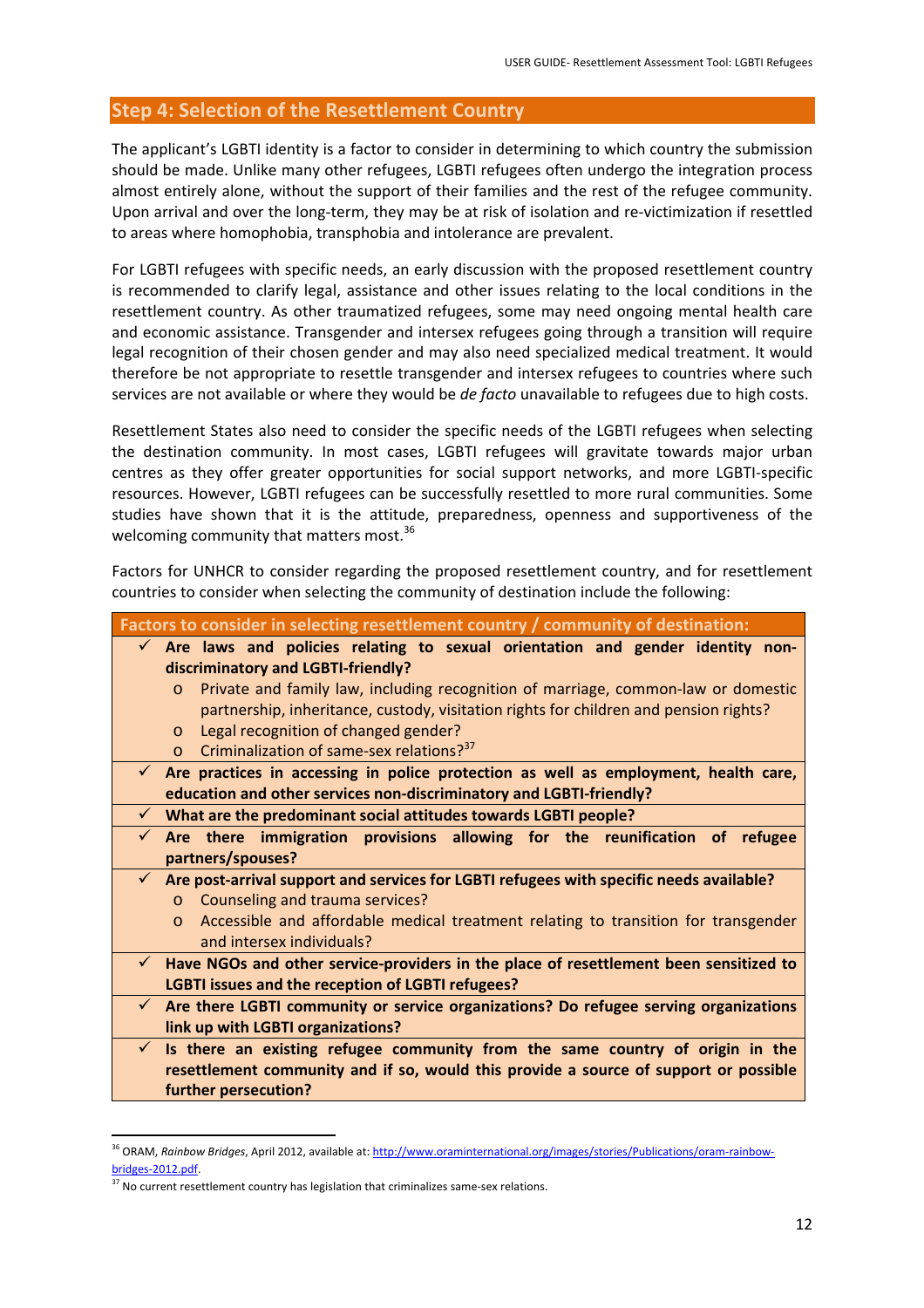## **Emergency Procedures**

The identification or referrals of emergency, urgent or sensitive cases may require immediate protection intervention. Emergency processing or evacuation may be required as lengthy processing can exacerbate the security risks. Each office should have a clear strategy of ways to protect refugees facing heightened risks of danger, including LGBTI refugees, making use of mechanisms such as safe shelter, relocations, evacuations to an Emergency Transit Facility and emergency or urgent resettlement submissions.38

## **Safe shelter in the country of first asylum**

In response to real or perceived threats to their security, LGBTI refugees often move from one accommodation to another, or from one part of the city to another, to maintain anonymity. UNHCR may need to provide safe shelter.<sup>39</sup>

It is important to consult with LGBTI refugees and the agencies assisting them when considering housing options. Factors to bear in mind include:

- o Are the existing safe shelter mechanisms safe for LGBTI refugees if the refugee community has threatened them?
- o Would placing a group of LGBTI refugees in one location or safe house be likely to expose them to violence if the location of that facility is discovered by members of the public or by other refugees?
- o Are transgender refugees accepted in women's shelters, or are other options required?
- o Is it possible to make use of a housing model with scattered sites, i.e. identify and pay rent for private housing? This may be the preferred option provided funding is available;
- o Do national LGBTI NGOs have any safe shelter options that would be appropriate protection responses for refugees?

#### **Emergency Transit Facilities (ETFs)**

The use of Emergency Transit Facilities (ETFs) may be explored for refugees in urgent need of transfer from the first country of asylum due to imminent risk of violence or *refoulement*, and/or resettlement processing in that country could not take place.<sup>40</sup> The suitability of this option should be carefully considered, bearing in mind the individual circumstances of the refugee, and the ETF facilities and current population.

It should be noted that most ETF facilities offer only collective accommodation and require the refugee to live in close vicinity to other refugees from the same community. Transfer via an ETF may therefore not be suitable for LGBTI refugees who have been threatened by their own community and / or who are severely traumatized. Ideally, refugees requiring emergency or urgent resettlement should be moved directly to the resettlement country.

<sup>38</sup> For more on emergency and urgent submissions, see 6.1.1 and 7.6.4 of the *UNHCR Resettlement Handbook*.

<sup>39</sup> For more details consult the guidelines on internal relocation and safe houses in: *UNHCR Manual on Security of Persons of Concern*, November 2011, http://www.unhcr.org/refworld/docid/4f6313032.html.

<sup>&</sup>lt;sup>40</sup> UNHCR, Guidance Note on Emergency Transit Facilities: Timisoara, Romania / Manila, Philippines / Humenné, the Slovak Republic, 4 May 2011, available at: http://www.unhcr.org/refworld/docid/4dddec3a2.html.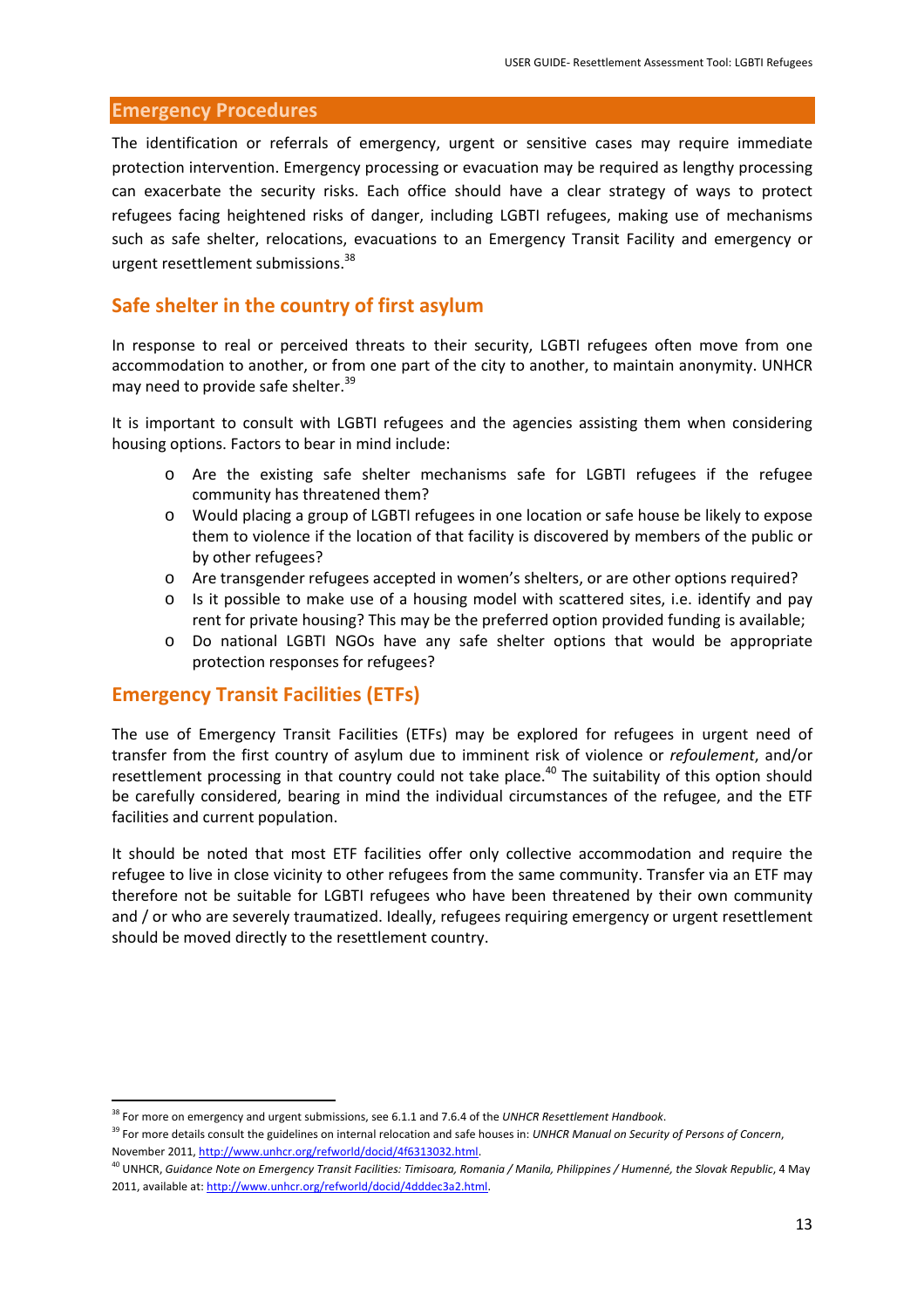# **Resettlement Assessment Tool: Lesbian, Gay, Bisexual, Transgender and Intersex Refugees**

The following four steps should be followed to assess the resettlement needs of LGBTI refugees, and guide the preparation of the resettlement submission. See the attached User Guide for guidance.

**Step 1**: Identification of the resettlement need

**Step 2**: Conducting the resettlement interview

**Step 3**: Completing a Resettlement Registration Form (RRF)

**Step 4**: Selection of the resettlement country

| <b>Step 1: Identification of the Resettlement Need</b>              |                                                                                                                                                                                                                                           |                                 |  |  |
|---------------------------------------------------------------------|-------------------------------------------------------------------------------------------------------------------------------------------------------------------------------------------------------------------------------------------|---------------------------------|--|--|
| <b>Ensuring LGBTI refugees' fair access to resettlement process</b> |                                                                                                                                                                                                                                           |                                 |  |  |
| 1.1                                                                 | Proper internal and external referral mechanisms for LGBTI<br>$\Box$ Yes $\Box$ No<br>$\Box$ N/A<br>individuals requiring protection interventions are in place.                                                                          |                                 |  |  |
| 1.2                                                                 | Pro-active outreach to LGBTI refugees is regularly conducted,<br>including participatory assessments and assessments using HRIT.                                                                                                          | Yes     No<br>$\vert N/A$       |  |  |
| 1.3                                                                 | Resettlement staff are sensitized to the protection risks facing<br>LGBTI refugees and are trained on how to serve them, including<br>the use of appropriate terminology.                                                                 | <b>No</b><br>N/A<br>Yes $ $     |  |  |
| <b>Remarks:</b>                                                     |                                                                                                                                                                                                                                           |                                 |  |  |
|                                                                     | <b>UNHCR assessment of resettlement needs</b>                                                                                                                                                                                             |                                 |  |  |
| 1.4                                                                 | An LGBTI refugee, or refugee perceived to be LGBTI, has a<br>protection need that warrants resettlement consideration. This<br>may relate to their sexual orientation and/or gender identity, or<br>to other circumstances of their life. | $\Box$ Yes $\Box$ No $\Box$ N/A |  |  |
| 1.5                                                                 | <b>Legal Protection</b><br>Consensual same-sex relations are criminalized in the<br><b>T</b><br>country of asylum.                                                                                                                        | Yes     No<br>$\big  N/A$       |  |  |
|                                                                     | Access to employment, housing, health care, education and<br>child custody is restricted due to discriminatory laws and<br>practices towards LGBTI individuals in the country of asylum.                                                  | $\Box$ Yes<br>No<br>N/A         |  |  |
|                                                                     | $\mathcal{L}_{\mathcal{A}}$<br>LGBTI refugees do not have access to national asylum<br>procedures in the country of asylum.                                                                                                               | Yes<br>No<br>N/A                |  |  |
|                                                                     | <b>E</b> LGBTI refugees fear reporting physical or sexual violence to<br>the police, or receive no protection from the police.                                                                                                            | Yes  <br>  No<br>N/A            |  |  |
|                                                                     | <b>Remarks:</b>                                                                                                                                                                                                                           |                                 |  |  |
| 1.6                                                                 | <b>Shelter and accommodation</b>                                                                                                                                                                                                          | Yes $ $ $ $ No<br>N/A           |  |  |
|                                                                     | The refugee lacks safe and appropriate housing.                                                                                                                                                                                           |                                 |  |  |
|                                                                     | The refugee has been forced to move either to avoid being<br>$\Box$<br>identified as LGBTI, or in response to threats, actual violence<br>or eviction due to the refugee's sexual orientation and/or<br>gender identity.                  | $\Box$ Yes $\Box$ No $\Box$ N/A |  |  |
|                                                                     | <b>Remarks:</b>                                                                                                                                                                                                                           |                                 |  |  |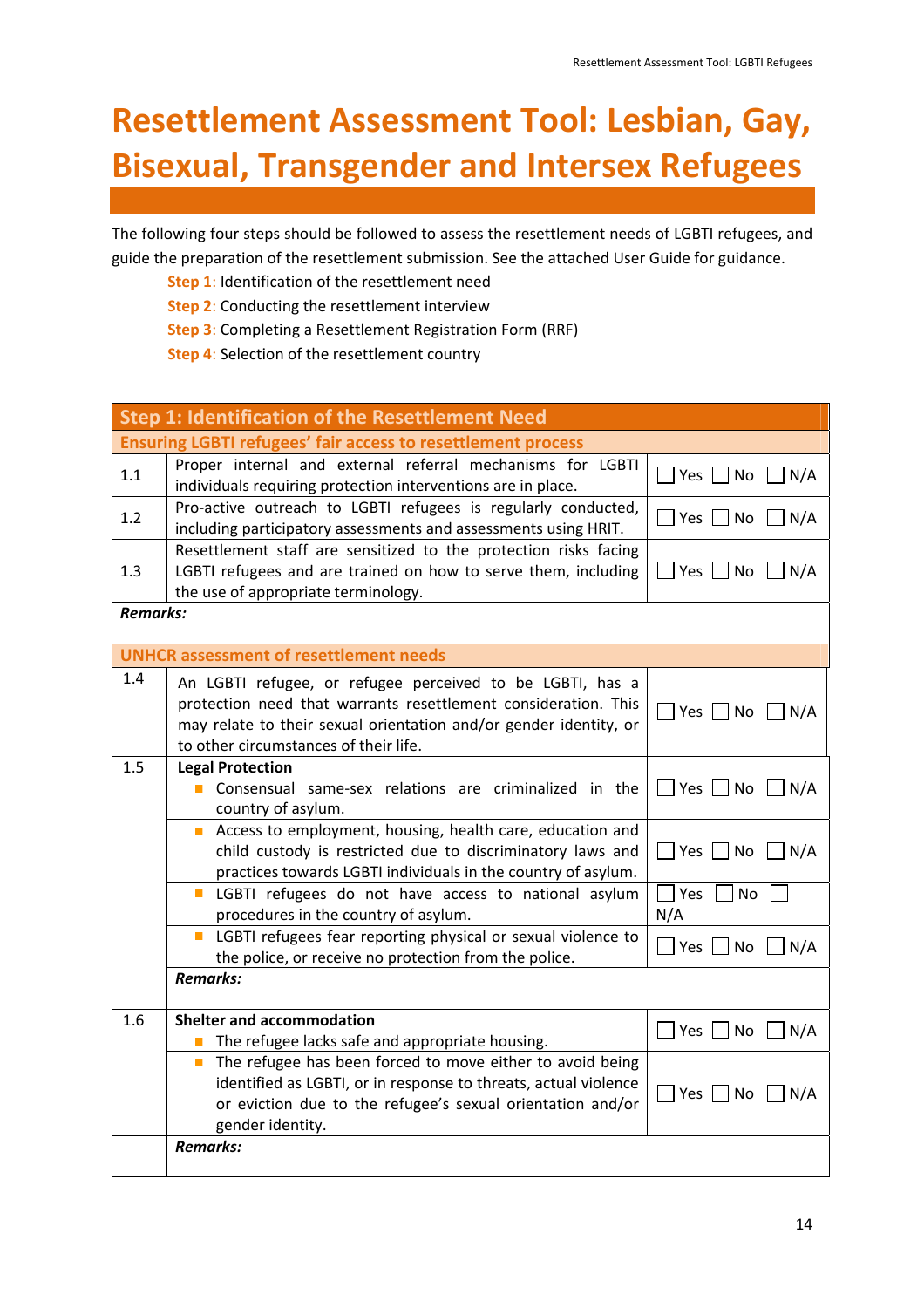| 1.7  | Physical, psychological and sexual violence<br>The refugee was subjected to harassment, threats and<br>insults due to their actual or perceived sexual orientation or                                                                 | $Yes$ No $N/A$                        |
|------|---------------------------------------------------------------------------------------------------------------------------------------------------------------------------------------------------------------------------------------|---------------------------------------|
|      | gender identity.                                                                                                                                                                                                                      |                                       |
|      | The refugee was subjected to physical violence, such as<br>$\Box$<br>beatings, torture, abduction, honour-related violence or<br>destruction of property.                                                                             | Yes $\Box$ No<br>$\Box$ N/A           |
|      | The refugee was subjected to sexual violence, including rape<br>or penetration with an object.                                                                                                                                        | $Yes \tN$ o<br>N/A                    |
|      | The refugee was subjected to or threatened with arrest,<br>detention, prosecution and/or punishment.                                                                                                                                  | Yes $ $<br>No<br>N/A                  |
|      | The refugee relies or relied on sex work for survival, and is or<br>$\mathbb{Z}^2$<br>was exposed to physical dangers and health risks.                                                                                               | Yes $ $ $ $ No<br>$\Box$ N/A          |
|      | The refugee faces psychological effects (e.g. PTSD,<br>$\mathcal{L}_{\mathcal{A}}$<br>depression or anxiety) relating to past and ongoing physical<br>and sexual violence, exclusion, and other harms flowing<br>from LGBTI identity. | $Yes \mid No$<br>$\vert N/A$          |
|      | The refugee believes that revealing his or her sexual<br>$\mathcal{L}_{\mathcal{A}}$<br>orientation and/or gender identity would be likely to result<br>in harassment and/or violence.                                                | Yes $ $ $ $ No<br>$\vert$ $\vert$ N/A |
|      | <b>Remarks:</b>                                                                                                                                                                                                                       |                                       |
| 1.8  | <b>Family support</b><br>The refugee was subjected to forced marriage.                                                                                                                                                                | No<br>Yes $\vert \ \vert$<br>N/A      |
|      | The refugee was subjected to family violence that the<br>$\mathcal{L}_{\mathcal{A}}$<br>authorities of the country of asylum were unable or<br>unwilling to prevent.                                                                  | Yes $ $ $ $ No<br>$\vert N/A$         |
|      | The refugee lacks family support due to rejection.                                                                                                                                                                                    | No<br>N/A<br>Yes                      |
|      | The refugee's family support is dependent on the refugee<br>$\Box$<br>not revealing sexual orientation and/or gender identity.                                                                                                        | N/A<br>No<br>Yes                      |
|      | The refugee depends on abusive relationships for basic<br>$\overline{\phantom{a}}$<br>needs such as protection, shelter and food.                                                                                                     | N/A<br>No<br>Yes                      |
|      | Remarks:                                                                                                                                                                                                                              |                                       |
| 1.9  | <b>Community support</b>                                                                                                                                                                                                              |                                       |
|      | The refugee was subjected to threats / violence from other<br>refugees.                                                                                                                                                               | Yes   No   N/A                        |
|      | The refugee was subjected to threats / violence from<br>$\Box$<br>members of the local community.                                                                                                                                     | N/A<br>Yes $ $<br>No                  |
|      | The refugee lacks social support.<br><b>Remarks:</b>                                                                                                                                                                                  | Yes<br>No<br>N/A                      |
| 1.10 | <b>Health care</b>                                                                                                                                                                                                                    |                                       |
|      | The refugee faces severe barriers to accessing regular and/or<br>emergency health care.                                                                                                                                               | Yes     No<br>N/A                     |
|      | The refugee faces severe barriers preventing access to HIV<br>П<br>prevention or required treatment.                                                                                                                                  | Yes <br>N/A<br>No                     |
|      | Transgender and intersex individuals who have particular<br>$\mathbb{R}^3$<br>medical needs have no access to such treatment.                                                                                                         | $ Yes $ No<br>N/A                     |
|      | <b>Remarks:</b>                                                                                                                                                                                                                       |                                       |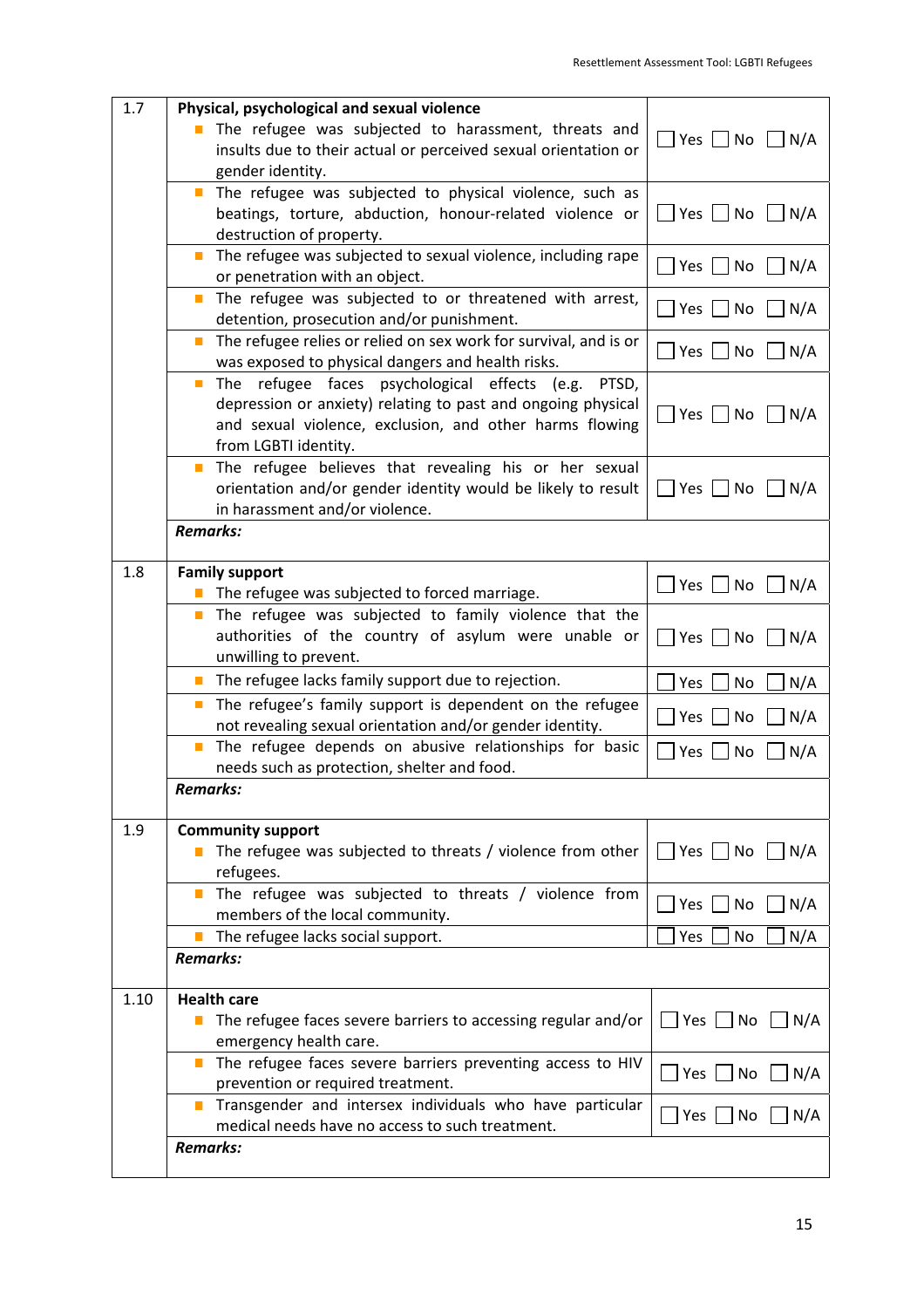| 1.11 | <b>Economic and social rights</b>                                                                                                      | $ Yes $ No<br>$\bigcup N/A$                 |  |
|------|----------------------------------------------------------------------------------------------------------------------------------------|---------------------------------------------|--|
|      | The refugee lacks employment.<br>П<br>The refugee faces abuse in the workplace or is at risk of<br>$\blacksquare$                      |                                             |  |
|      | dismissal.                                                                                                                             | $ Yes $ $ No$<br>N/A                        |  |
|      | The refugee lacks access to food, including due to<br>П<br>discrimination in food distribution.                                        | $\exists$ Yes $\Box$ No<br>N/A              |  |
|      | <b>Remarks:</b>                                                                                                                        |                                             |  |
|      |                                                                                                                                        |                                             |  |
|      | <b>Step 2: Conducting the Resettlement Interview</b>                                                                                   |                                             |  |
|      | <b>Preparing for the resettlement interview</b>                                                                                        |                                             |  |
| 2.1  | Interview environment is supportive for LGBTI refuges. Measures                                                                        |                                             |  |
|      | to create such an environment include:                                                                                                 |                                             |  |
|      | Interviewers, interpreters and all other staff involved in the<br>П<br>process are adequately trained and sensitized on how to         |                                             |  |
|      | serve LGBTI refugees.                                                                                                                  |                                             |  |
|      | Specific requests made by the refugee in relation to the                                                                               | $\neg$ Yes $\neg$ No $\neg$ N/A             |  |
|      | gender or nationality of interviewers or interpreters are                                                                              |                                             |  |
|      | considered.<br>Additional safeguards for preserving the confidentiality of                                                             |                                             |  |
|      | LGBTI persons, including interviewing separately without the                                                                           |                                             |  |
|      | presence of family members, and paying particular attention                                                                            |                                             |  |
|      | to the risk of family violence to LBTI women and LGBTI youth.                                                                          |                                             |  |
|      | <b>Remarks:</b>                                                                                                                        |                                             |  |
|      | <b>Conducting the resettlement interview</b>                                                                                           |                                             |  |
| 2.2  | The resettlement interview is conducted in a sensitive manner.                                                                         |                                             |  |
|      | The refugee is assured that all aspects of his / her case will<br>П                                                                    |                                             |  |
|      | be treated in confidence.<br>The interviewer maintains an objective and non-prejudicial<br>$\overline{\phantom{a}}$                    |                                             |  |
|      | approach.                                                                                                                              |                                             |  |
|      | The interviewer and the interpreter avoid expressing any                                                                               |                                             |  |
|      | judgment about the refugee's sexual orientation / gender<br>identity.                                                                  |                                             |  |
|      | The interviewer and the interpreter use a non-offensive and                                                                            | $\Box$ Yes $\Box$ No<br>$\vert$ $\vert$ N/A |  |
|      | appropriate vocabulary, and                                                                                                            |                                             |  |
|      | Questions about sexual orientation and gender identity are<br>$\mathbf{L}$<br>conducted in a sensitive manner, focusing on experiences |                                             |  |
|      | and fears of harm and shame rather than on sexual                                                                                      |                                             |  |
|      | experiences.                                                                                                                           |                                             |  |
|      | Questioning about incidents of sexual violence is conducted                                                                            |                                             |  |
|      | with the same sensitivity as in the case of any other sexual                                                                           |                                             |  |
|      | assault survivors.<br><b>Remarks:</b>                                                                                                  |                                             |  |
|      |                                                                                                                                        |                                             |  |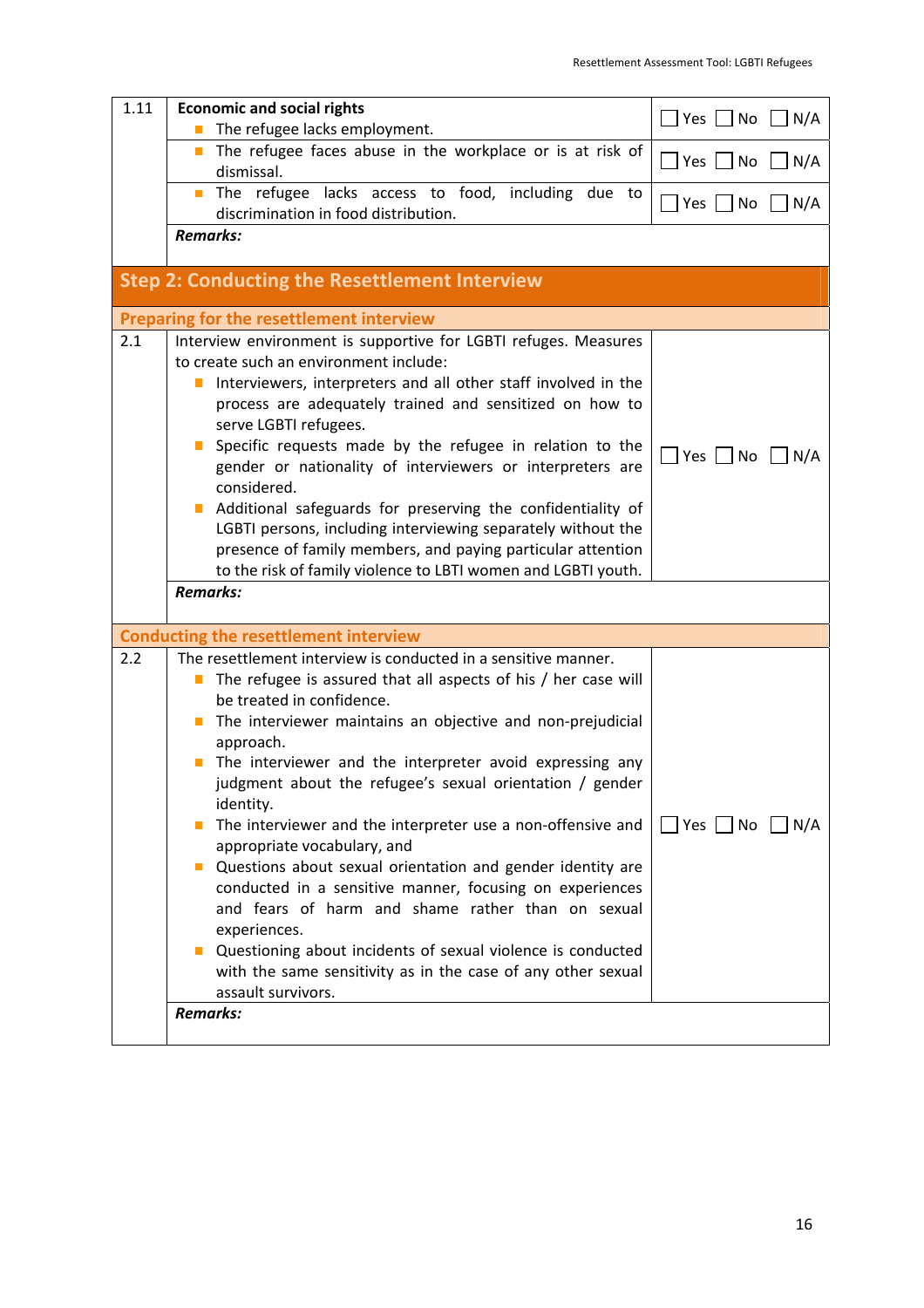| Step 3: Completing a Resettlement Registration Form (RRF) |                                                                                                                                                                                                                                                                                                                                                                                                                                                                                                                                                                                                                                                                                                                                                                                                                                                                                                                                                                                                                                                                                                           |                                 |  |
|-----------------------------------------------------------|-----------------------------------------------------------------------------------------------------------------------------------------------------------------------------------------------------------------------------------------------------------------------------------------------------------------------------------------------------------------------------------------------------------------------------------------------------------------------------------------------------------------------------------------------------------------------------------------------------------------------------------------------------------------------------------------------------------------------------------------------------------------------------------------------------------------------------------------------------------------------------------------------------------------------------------------------------------------------------------------------------------------------------------------------------------------------------------------------------------|---------------------------------|--|
| 3.1                                                       | <b>Transgender and intersex refugees</b><br>Use the refugee's self-defined gender as "he" or "she"<br>consistently throughout the RRF. Do not use "He/she".<br>If the person is female-to-male (FTM) transgender, refer to<br>$\Box$<br>the person as he/him and record the sex as male.<br>If the person is male-to-female (MTF) transgender, refer to<br>$\Box$<br>the person as she/her and record the sex as female.<br>Where the official documents from the country of origin /<br>country of asylum indicate the person's sex/gender as the<br>changed gender identity, the person's self-defined gender<br>identity and the first (chosen) name reflecting the changed<br>gender are used throughout the RRF.<br>Where the official documents from the country of origin /<br>country of asylum do NOT reflect the changed gender<br>identity, the person's sex and name at birth are recorded<br>under the bio-data, and the chosen name reflecting the<br>preferred gender identity is recorded under Alias Names.<br>Chosen pronoun and preferred gender should be used<br>throughout the RRF. | $\Box$ Yes $\Box$ No $\Box$ N/A |  |
| 3.2                                                       | <b>LGBTI refugees with partners</b><br>If the LGBTI refugee has a partner, in principle, the partner should<br>be recorded under Section 2. If the resettlement country requires<br>the submission of the partner on a separate case:<br>Cases of the couple are cross-referenced and listed in<br>Sections 1 and 3 of each of the RRFs.<br>The need for the couple to travel together to ensure that<br>ш<br>they are not separated is stressed in Section 7.                                                                                                                                                                                                                                                                                                                                                                                                                                                                                                                                                                                                                                            | Yes No N/A                      |  |
| 3.3<br>3.4                                                | LGBTI refugee included in a case as a family member<br>Any specific needs are recorded in proGres, to ensure that<br>these needs are listed under "Specific Needs" of Section 2:<br>Individual bio-data.<br>If the LGBTI refugee does not wish other family members to<br>know about his/her sexual orientation / gender identity, this<br>request is highlighted in the RRF for the attention of the<br>resettlement country.<br>Section 2: Individual bio-data<br>Ensure the person's self-defined gender identity under "sex"                                                                                                                                                                                                                                                                                                                                                                                                                                                                                                                                                                          | Yes<br>N/A<br>No                |  |
|                                                           | is recorded in proGres.<br>The first (chosen) name reflecting the changed gender is<br>recorded in proGres.<br>If the LGBTI refugee has a partner, the partner is recorded<br>$\mathbb{Z}$<br>under Section 2. If they are not living together, an<br>explanation should be provided under Section 7.<br>Any specific needs are listed in proGres and appear under<br>"Specific Needs"                                                                                                                                                                                                                                                                                                                                                                                                                                                                                                                                                                                                                                                                                                                    | $\Box$ Yes $\Box$ No $\Box$ N/A |  |
| 3.5                                                       | Section 3: Relatives not included in this submission<br>If the refugee is being submitted as a linked cross-referenced<br>$\mathbb{R}^n$<br>case, the partner of the linked case is noted.                                                                                                                                                                                                                                                                                                                                                                                                                                                                                                                                                                                                                                                                                                                                                                                                                                                                                                                | Yes $ $<br>  No<br>N/A          |  |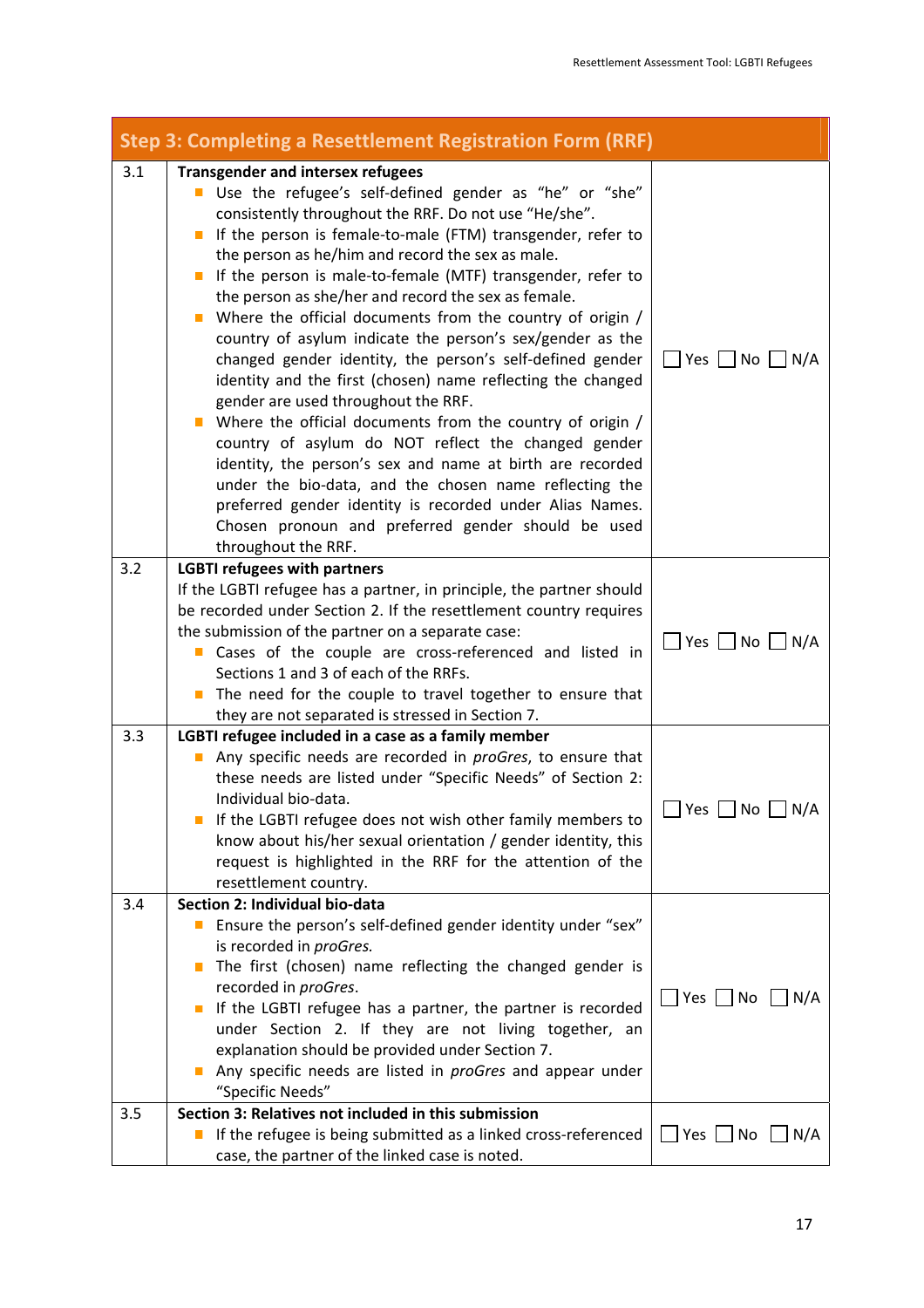| 3.6  | Section 4: Refugee claim<br>If the refugee's sexual orientation and/or gender identity is<br>$\blacksquare$<br>part or all of the basis for the refugee claim, (usually on<br>account of membership of a particular social group), this is<br>explained in Section 4.1 "Summary of the Basis of the PRA's<br>Refugee Recognition" and in Section 4.2 "Summary of the<br>Legal Analysis".<br>Summary and relevant COI (where available) is included to<br>support persecution of LGBTI individuals in the country of<br>origin.<br>If the LGBTI refugee is submitted together with a partner, a<br>separate statement of the partner's refugee claim is included<br>to strengthen the case and avoid a split decision from<br>resettlement countries that require each refugee to have a<br>claim. | $\Box$ Yes $\Box$ No<br>$\vert$ N/A |
|------|---------------------------------------------------------------------------------------------------------------------------------------------------------------------------------------------------------------------------------------------------------------------------------------------------------------------------------------------------------------------------------------------------------------------------------------------------------------------------------------------------------------------------------------------------------------------------------------------------------------------------------------------------------------------------------------------------------------------------------------------------------------------------------------------------|-------------------------------------|
| 3.7  | <b>Section 5: Need for resettlement</b><br>Lack of Prospects for voluntary repatriation or local<br>$\Box$<br>integration (Section 5.1):<br>o How the discrimination, harassment and/or violence on<br>account of the refugee's sexual orientation and/or gender<br>identity affects the refugee's prospects for voluntary<br>repatriation and local integration is explained.                                                                                                                                                                                                                                                                                                                                                                                                                    | $\Box$ Yes $\Box$ No $\Box$ N/A     |
| 3.8  | Resettlement submission category and prioritization (Section<br>$5.2$ :<br>o Any links between the refugee's sexual orientation and/or<br>gender identity and the primary (and secondary)<br>submission category and the priority level are explained.<br>o The resettlement needs are assessed without reference to<br>what the refugee may reasonably tolerate by way of being<br>"discreet" or concealing his or her sexual orientation and<br>gender identity.<br>o The resettlement needs are assessed taking into account<br>persecution and discrimination experienced in distinct<br>ways by lesbian, gay, bisexual, transgender or intersex<br>people.                                                                                                                                   | $Yes$ No $N/A$                      |
| 3.9  | Emergency or Urgent submissions (Section 5.3):<br>o The need for urgent or emergency processing is justified.                                                                                                                                                                                                                                                                                                                                                                                                                                                                                                                                                                                                                                                                                     | $\Box$ Yes $\Box$ No $\Box$ N/A     |
| 3.10 | <b>Section 6: Specific Needs Assessment</b><br>Details of any specific type of assistance and support related<br>to the refugee's sexual orientation and/or gender identity<br>required upon resettlement are provided.<br>Where applicable, need for counselling services or medical<br>treatment relating to harms experienced, or transition for<br>transgender and intersex refugees are provided.                                                                                                                                                                                                                                                                                                                                                                                            | Yes     No<br>N/A                   |
| 3.11 | <b>Section 7: Additional Remarks</b><br>If the couple is forced to live separately in the country of<br>$\mathbb{Z}$<br>asylum, it is explained here.<br>If the couple is presented as separate, cross-referenced<br>cases, the need for both cases to travel together is explained.                                                                                                                                                                                                                                                                                                                                                                                                                                                                                                              |                                     |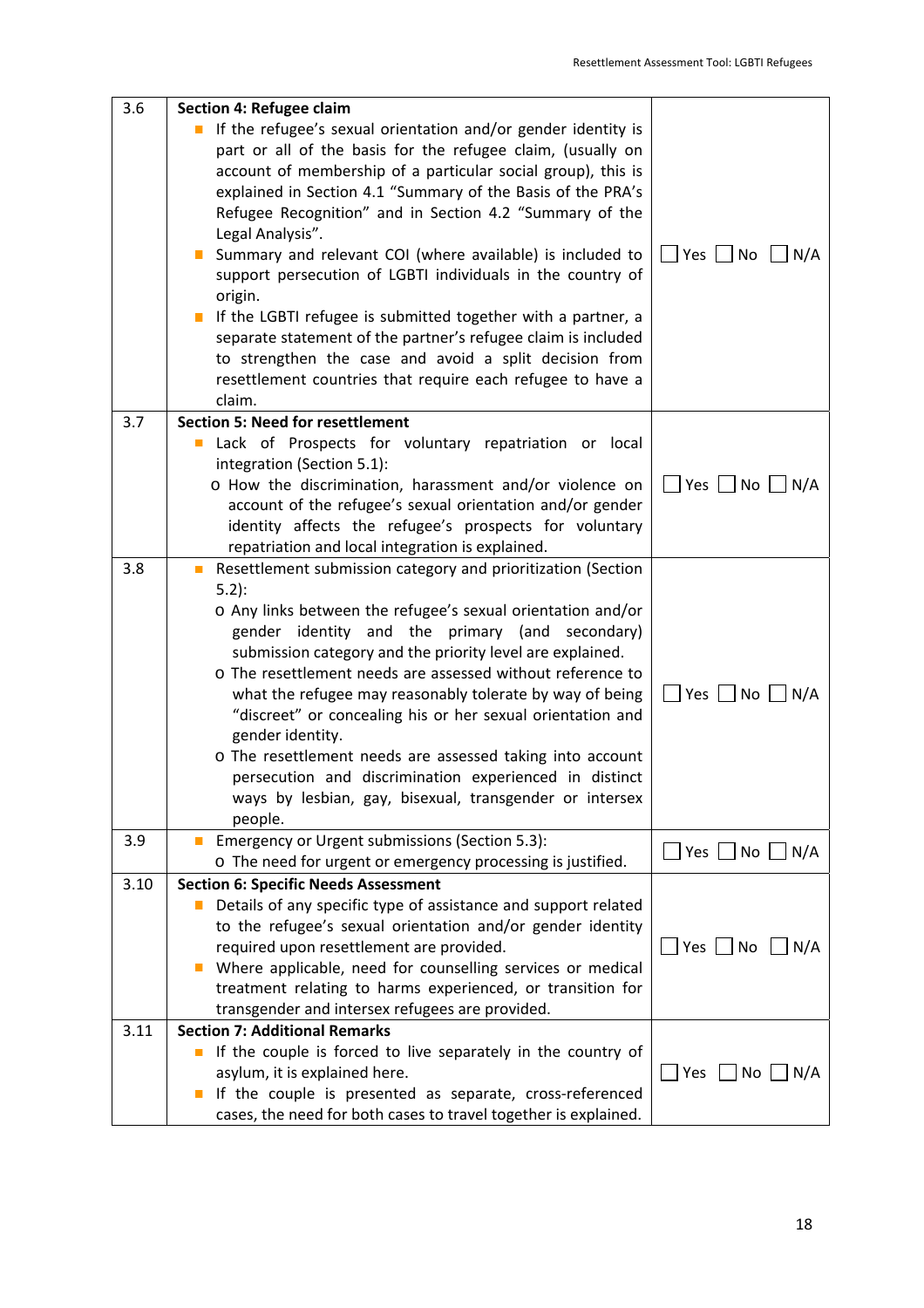| 3.12 | <b>Section 8: Declaration</b>                                                         |                                                         |
|------|---------------------------------------------------------------------------------------|---------------------------------------------------------|
|      | All individuals over the age of 18, including LGBTI refugees,                         | Yes $ $ $ $ No<br>N/A                                   |
|      | have signed the declaration.                                                          |                                                         |
|      | <b>Section 9: Attachments</b>                                                         |                                                         |
| 3.13 | All medical reports or psychosocial assessments,<br>if<br>$\mathcal{L}^{\mathcal{L}}$ |                                                         |
|      | applicable.                                                                           |                                                         |
|      | Any official documents indicating the refugee's sex/gender as                         | │ Yes │ No │ N/A                                        |
|      | the changed gender identity, if applicable.                                           |                                                         |
|      | Any other documentation required by the circumstances of                              |                                                         |
|      | the case - e.g. a Medical Assessment Form (MAF)                                       |                                                         |
|      |                                                                                       |                                                         |
|      | <b>Step 4: Selecting the Resettlement Country</b>                                     |                                                         |
| 4.1  | State admission criteria in relation to accepting LGBTI refugees                      |                                                         |
|      | and same-sex couples for resettlement are reviewed.                                   | $\blacksquare$ Yes $\blacksquare$ No $\blacksquare$ N/A |
| 4.2  | Laws relating to sexual orientation and gender identity of the                        |                                                         |
|      | resettlement country are non-discriminatory and LGBTI-friendly.                       | Yes     No     N/A                                      |
| 4.3  | The specific type of assistance, support or treatment required                        |                                                         |
|      | upon resettlement is available in the selected resettlement                           | Yes   No   N/A                                          |
|      | country.                                                                              |                                                         |
| 4.4  | The selected resettlement country is able to expedite processing                      | Yes   No   N/A                                          |
|      | for emergency and urgent cases.                                                       |                                                         |
|      |                                                                                       |                                                         |
|      | <b>Emergency Procedures</b>                                                           |                                                         |
|      | Case is an emergency, urgent or sensitive case that required                          |                                                         |
|      | temporary protection measures, such as placement in a safe                            | Yes<br>N/A<br>No                                        |
|      | shelter or evacuation to an ETF.                                                      |                                                         |